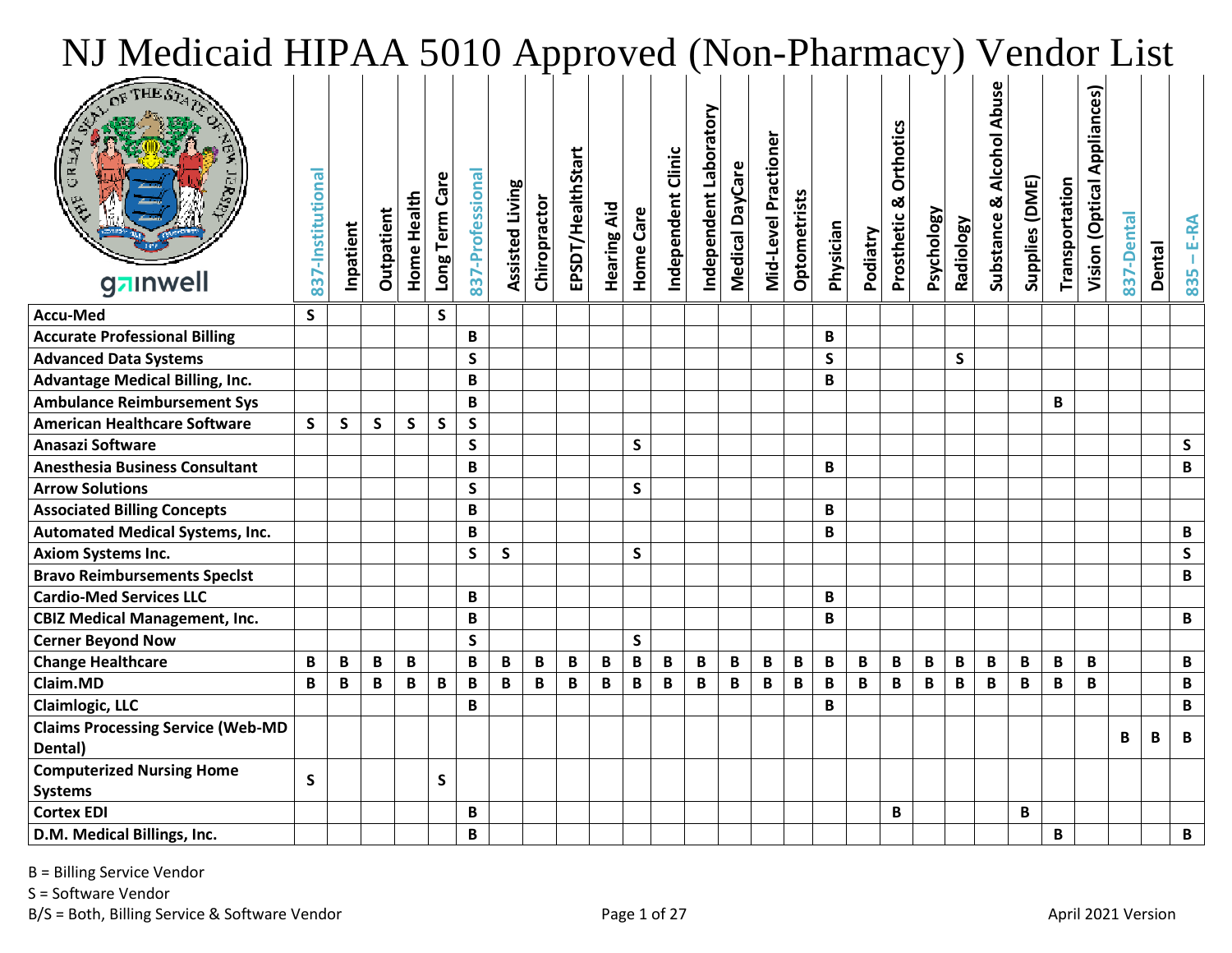| NJ Medicaid HIPAA 5010 Approved (Non-Pharmacy) Vendor List |                   |              |            |             |               |                  |                        |              |                   |                    |              |                    |                            |                 |                      |                     |           |          |                              |                   |                  |                                     |                |                |                                      |            |               |              |
|------------------------------------------------------------|-------------------|--------------|------------|-------------|---------------|------------------|------------------------|--------------|-------------------|--------------------|--------------|--------------------|----------------------------|-----------------|----------------------|---------------------|-----------|----------|------------------------------|-------------------|------------------|-------------------------------------|----------------|----------------|--------------------------------------|------------|---------------|--------------|
| gainwell                                                   | 837-Institutional | Inpatient    | Outpatient | Home Health | Long Term Car | 837-Professional | <b>Assisted Living</b> | Chiropractor | EPSDT/HealthStart | <b>Hearing Aid</b> | Home Care    | Independent Clinic | Arote<br>Independent Labor | Medical DayCare | Mid-Level Practioner | <b>Optometrists</b> | Physician | Podiatry | Orthotics<br>ळ<br>Prosthetic | <b>Psychology</b> | <b>Radiology</b> | <b>Abuse</b><br>Substance & Alcohol | Supplies (DME) | Transportation | <b>Appliances</b><br>Vision (Optical | 837-Dental | <b>Dental</b> | E-RA<br>835  |
| Digitech Computer, Inc.                                    |                   |              |            |             |               | B                |                        |              |                   |                    |              |                    |                            |                 |                      |                     |           |          |                              |                   |                  |                                     |                | B              |                                      |            |               |              |
| <b>Dominion Medical Manager, Inc.</b>                      |                   |              |            |             |               | B                |                        |              |                   |                    |              |                    |                            |                 |                      |                     | В         |          |                              |                   | B                |                                     |                |                |                                      |            |               | B            |
| EDI Health Group, Inc.                                     |                   |              |            |             |               |                  |                        |              |                   |                    |              |                    |                            |                 |                      |                     |           |          |                              |                   |                  |                                     |                |                |                                      | B          | B             |              |
| <b>Electro Bills</b>                                       |                   |              |            |             |               | B                |                        |              |                   |                    |              | B                  |                            |                 |                      |                     | B         |          |                              |                   |                  |                                     |                |                |                                      |            |               | B            |
| Electronic Network System, Inc.                            |                   |              |            |             |               | B                | B                      | B            | B                 | B                  | B            | B                  | B                          | B               | B                    | B                   | B         | B        | B                            | $\mathbf{B}$      | $\mathbf{B}$     | B                                   | B              | B              | B                                    |            |               | B            |
| <b>Empowermax Billing Service, LLC</b>                     |                   |              |            |             |               | B                |                        |              |                   |                    | R.           |                    |                            |                 |                      |                     |           |          |                              |                   |                  |                                     |                |                |                                      |            |               | B            |
| F.G.A., Inc.                                               | B/S               |              |            | B/S         |               | B/S              |                        |              |                   |                    |              |                    |                            |                 |                      |                     |           |          |                              |                   |                  |                                     |                |                |                                      | B/S B/S    |               |              |
| <b>Falcon Practice Management</b>                          |                   |              |            |             |               | B                |                        |              |                   |                    |              |                    |                            |                 |                      |                     |           |          |                              | B                 |                  |                                     |                |                |                                      |            |               | $\mathbf{B}$ |
| <b>Farnsworth &amp; Semptimphelter</b>                     |                   |              |            |             |               | B                |                        |              |                   |                    |              |                    |                            |                 |                      |                     | B         |          |                              |                   |                  |                                     |                |                |                                      |            |               |              |
| <b>Fastrack Healthcare Systems, Inc.</b>                   | $\mathsf{S}$      |              |            | S.          |               | $\mathsf{S}$     |                        |              |                   |                    | S            |                    |                            |                 |                      |                     |           |          | $\mathsf{S}$                 |                   |                  |                                     | S              | S              |                                      |            |               |              |
| <b>Fidelity Medical Billing</b>                            |                   |              |            |             |               | B                |                        |              |                   |                    |              |                    |                            |                 |                      |                     | B         |          |                              |                   |                  |                                     |                |                |                                      |            |               | B            |
| Foothold Technology, Inc.                                  | S                 | S            | S.         |             |               | S                |                        |              |                   |                    |              | S.                 |                            |                 |                      |                     |           |          |                              | S.                |                  | S.                                  |                |                |                                      |            |               |              |
| <b>GAFFEY Heatlhcare</b>                                   | S                 | $\mathsf{S}$ | S.         |             |               | S.               |                        |              |                   |                    |              |                    |                            |                 |                      |                     | S.        |          |                              |                   |                  |                                     |                |                |                                      |            |               | S.           |
| <b>Gateway EDI, LLC</b>                                    |                   |              |            |             |               | B                |                        |              |                   |                    |              |                    |                            |                 |                      |                     |           | B        |                              |                   | B                |                                     |                |                |                                      |            |               | B            |
| <b>Gentiva Business Services</b>                           |                   |              |            |             |               | B                |                        |              |                   |                    | B            |                    |                            |                 |                      |                     |           |          |                              |                   |                  |                                     |                |                |                                      |            |               | B            |
| GHN - Online, Inc.                                         |                   |              |            |             |               | B                |                        |              |                   |                    |              | B                  | B                          |                 |                      |                     | B         |          |                              |                   |                  |                                     |                |                |                                      |            |               | B            |
| <b>Gwynedd Computer Center, Inc.</b>                       | B                 |              |            |             | B             | B                |                        |              |                   |                    | B            |                    |                            |                 |                      |                     |           |          |                              |                   |                  |                                     |                |                |                                      |            |               | B            |
| <b>HDX-Healthcare Data Exchange</b>                        |                   |              |            |             |               |                  |                        |              |                   |                    |              |                    |                            |                 |                      |                     |           |          |                              |                   |                  |                                     |                |                |                                      |            |               | S.           |
| <b>Health Network Management</b>                           |                   |              |            |             |               | В                |                        |              |                   |                    |              |                    |                            |                 |                      |                     | B         |          |                              |                   |                  |                                     |                |                |                                      |            |               | B            |
| <b>Healthcare Business Solutions</b>                       |                   |              |            |             |               | B                |                        |              |                   |                    |              |                    |                            |                 |                      |                     | B         |          |                              |                   |                  |                                     |                |                |                                      |            |               |              |
| Healthfusion, Inc.                                         | B                 | B            | B          |             |               | B                |                        |              |                   |                    | B            |                    |                            |                 |                      |                     | B         |          |                              |                   |                  |                                     |                |                |                                      |            |               |              |
| Healthmedx, LLC                                            | $\mathsf{S}$      |              |            |             | $\mathsf{S}$  |                  |                        |              |                   |                    |              |                    |                            |                 |                      |                     |           |          |                              |                   |                  |                                     |                |                |                                      |            |               |              |
| <b>Homecare Homebase</b>                                   | $\mathsf{S}$      |              |            | S           |               | $\mathsf{S}$     |                        |              |                   |                    | S            |                    |                            |                 |                      |                     |           |          |                              |                   |                  |                                     |                |                |                                      |            |               |              |
| Homecare Systems, Inc.                                     | $\mathsf{S}$      |              |            | S           |               | $\mathsf{s}$     |                        |              |                   |                    | $\mathsf{S}$ |                    |                            |                 |                      |                     |           |          |                              |                   |                  |                                     |                |                |                                      |            |               |              |
| Hospicom                                                   | B                 |              |            |             | B             | B                |                        |              |                   |                    |              |                    |                            | B               |                      |                     |           |          |                              |                   |                  |                                     |                |                |                                      |            |               |              |

S = Software Vendor

B/S = Both, Billing Service & Software Vendor example and the Page 2 of 27 April 2021 Version example and the April 2021 Version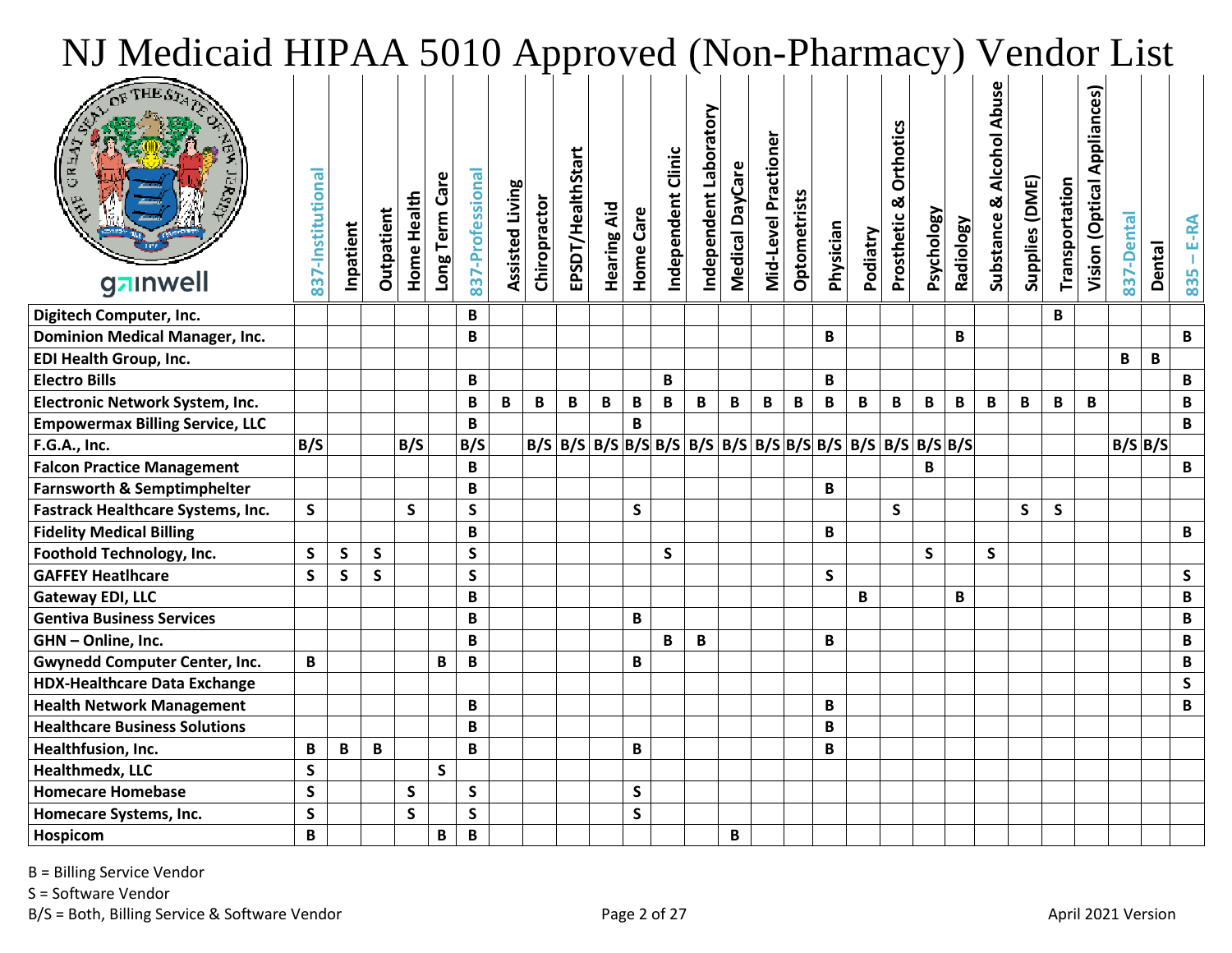| NJ Medicaid HIPAA 5010 Approved (Non-Pharmacy) Vendor List |                   |              |            |                   |                |                  |                        |              |                   |                    |              |                    |                                    |                 |                      |              |              |              |                                     |                   |                  |                          |                |                |                                |            |        |              |
|------------------------------------------------------------|-------------------|--------------|------------|-------------------|----------------|------------------|------------------------|--------------|-------------------|--------------------|--------------|--------------------|------------------------------------|-----------------|----------------------|--------------|--------------|--------------|-------------------------------------|-------------------|------------------|--------------------------|----------------|----------------|--------------------------------|------------|--------|--------------|
| gzinwell                                                   | 837-Institutional | Inpatient    | Outpatient | Home Health       | Long Term Care | 837-Professional | <b>Assisted Living</b> | Chiropractor | EPSDT/HealthStart | <b>Hearing Aid</b> | Home Care    | Independent Clinic | <b>Arote.</b><br>Independent Labor | Medical DayCare | Mid-Level Practioner | Optometrists | Physician    | Podiatry     | <b>Orthotics</b><br>ಳ<br>Prosthetic | <b>Psychology</b> | <b>Radiology</b> | Substance & Alcohol Abus | Supplies (DME) | Transportation | Appliances)<br>Vision (Optical | 837-Dental | Dental | E-RA<br>835  |
| <b>ICS Software</b>                                        |                   |              |            |                   |                | S                | S                      | $\mathsf{s}$ | $\mathsf{S}$      | $\mathsf{S}$       | $\mathsf{S}$ | S                  | $\mathsf{s}$                       | S               | $\mathsf{S}$         | $\mathsf{S}$ | $\mathsf{S}$ | S            | S                                   | $\mathsf{S}$      | $\mathsf{S}$     | $\mathsf{S}$             | S              | $\mathsf{S}$   | $\mathsf{S}$                   |            |        |              |
| <b>IDX Systems Corporation</b>                             | $B/S \mid B/S$    |              |            | $B/S$ $B/S$ $B/S$ |                |                  |                        |              |                   |                    |              |                    |                                    |                 |                      |              | B/S          |              |                                     |                   |                  |                          |                |                |                                |            |        | B/S          |
| <b>IHCBS, LLC</b>                                          |                   |              |            |                   |                | B                | B                      |              |                   |                    | B            |                    |                                    |                 |                      |              | B            |              |                                     |                   |                  |                          |                |                |                                |            |        |              |
| <b>Interactive Health Network</b>                          | $\mathsf{s}$      |              |            |                   | S              |                  |                        |              |                   |                    |              |                    |                                    |                 |                      |              |              |              |                                     |                   |                  |                          |                |                |                                |            |        |              |
| <b>Keane Care</b>                                          | $\mathsf{S}$      |              |            |                   | $\mathsf{s}$   |                  |                        |              |                   |                    |              |                    |                                    |                 |                      |              |              |              |                                     |                   |                  |                          |                |                |                                |            |        |              |
| Keane Care, Inc. (Comp Care)                               | B/S               |              |            |                   | B/S            |                  |                        |              |                   |                    |              |                    |                                    |                 |                      |              |              |              |                                     |                   |                  |                          |                |                |                                |            |        |              |
| <b>MD Officecare</b>                                       |                   |              |            |                   |                | B                |                        |              |                   |                    |              |                    |                                    |                 |                      |              | B            |              |                                     |                   |                  |                          |                |                |                                |            |        |              |
| Med. Management & Claims Svc.                              |                   |              |            |                   |                | B                |                        |              |                   |                    | B            |                    |                                    |                 |                      |              | B            | $\, {\bf B}$ |                                     |                   |                  |                          |                |                |                                |            |        |              |
| <b>Medassets (Formerly Xactimed)</b>                       | B                 | $\, {\bf B}$ | B          | B                 |                | B                | B                      | B            | B                 | B                  | $\, {\bf B}$ | B                  | $\, {\bf B}$                       | B               | B                    | B            | $\, {\bf B}$ | B            | B                                   | B                 | B                | $\, {\bf B} \,$          | B              | $\mathbf B$    | B                              |            |        |              |
| <b>Medical Billing Professionals</b>                       |                   |              |            |                   |                | B                |                        | B            |                   |                    |              |                    |                                    |                 |                      |              | $\mathbf{B}$ |              |                                     |                   |                  |                          |                |                |                                |            |        |              |
| <b>Medical Claim Corporation</b>                           |                   |              |            |                   |                | В                |                        | B            |                   |                    |              |                    |                                    |                 |                      |              | B            | $\mathbf B$  |                                     |                   | B                |                          |                | B              |                                |            |        |              |
| <b>Medical Financial Services</b>                          |                   |              |            |                   |                | B                |                        |              |                   |                    | B            |                    |                                    |                 |                      |              | B            |              |                                     |                   | B                |                          |                |                |                                |            |        | B            |
| <b>Medical Transcript. Bill Corp.</b>                      |                   |              |            |                   |                | B                |                        |              |                   |                    |              |                    |                                    |                 |                      |              | B            | B            |                                     |                   |                  |                          | B              |                |                                |            |        |              |
| <b>Medimax Group, Inc.</b>                                 |                   |              |            |                   |                | B                |                        |              |                   |                    |              |                    |                                    |                 |                      |              | B            | $\mathbf B$  |                                     |                   |                  |                          |                |                |                                |            |        | B            |
| <b>MS Health Software</b>                                  |                   |              |            |                   |                | $\mathsf{S}$     |                        |              |                   |                    | $\mathsf{S}$ | $\mathsf{S}$       |                                    |                 |                      |              |              |              |                                     |                   |                  |                          |                |                |                                |            |        |              |
| <b>Muka Development Group, LLC</b>                         |                   |              |            |                   |                | $\mathsf{S}$     |                        |              |                   |                    |              | $\mathsf{S}$       |                                    |                 |                      |              |              |              |                                     |                   |                  |                          |                |                |                                |            |        |              |
| <b>National Care Systems</b>                               | $\mathsf{S}$      |              |            |                   | $\mathsf{S}$   |                  |                        |              |                   |                    |              |                    |                                    |                 |                      |              |              |              |                                     |                   |                  |                          |                |                |                                |            |        |              |
| <b>NDC DBA Relayhealth</b>                                 | B                 | $\mathbf B$  |            |                   |                | B                | В                      |              |                   |                    | B            |                    |                                    |                 |                      |              |              |              |                                     |                   |                  |                          |                | B              | B                              |            |        | B            |
| <b>Netsmart Technologies</b>                               | $\mathsf{S}$      |              |            | S                 |                | $\mathsf{S}$     |                        |              |                   |                    | $\mathsf{S}$ |                    |                                    |                 |                      |              |              |              |                                     |                   |                  |                          |                |                |                                |            |        | $\mathsf{s}$ |
| Omnisys, LLC.                                              |                   |              |            |                   |                | B                |                        |              |                   |                    |              |                    |                                    |                 |                      |              |              |              |                                     |                   |                  |                          | B              |                |                                |            |        |              |
| <b>Optimus EMR, Inc.</b>                                   | $\mathsf{s}$      |              |            |                   | $\mathsf{s}$   |                  |                        |              |                   |                    |              |                    |                                    |                 |                      |              |              |              |                                     |                   |                  |                          |                |                |                                |            |        |              |
| <b>Pilla Billing Services</b>                              |                   |              |            |                   |                | B                |                        |              |                   |                    |              |                    |                                    |                 |                      |              | B            | $\mathbf B$  |                                     |                   |                  |                          |                |                |                                |            |        |              |
| <b>Point Click Care</b>                                    | S                 |              |            |                   | S              |                  |                        |              |                   |                    |              |                    |                                    |                 |                      |              |              |              |                                     |                   |                  |                          |                |                |                                |            |        |              |
| Porteck Corp.                                              |                   |              |            |                   |                | В                |                        |              |                   |                    |              |                    |                                    |                 |                      |              | B            |              |                                     |                   |                  |                          |                |                |                                |            |        |              |
| <b>Practice Insight, LLC</b>                               |                   |              |            |                   |                | В                |                        |              |                   |                    |              | B                  |                                    |                 |                      |              | B            | $\, {\bf B}$ |                                     |                   |                  |                          | В              |                |                                |            |        | B            |

S = Software Vendor

B/S = Both, Billing Service & Software Vendor example and the Page 3 of 27 April 2021 Version example and the April 2021 Version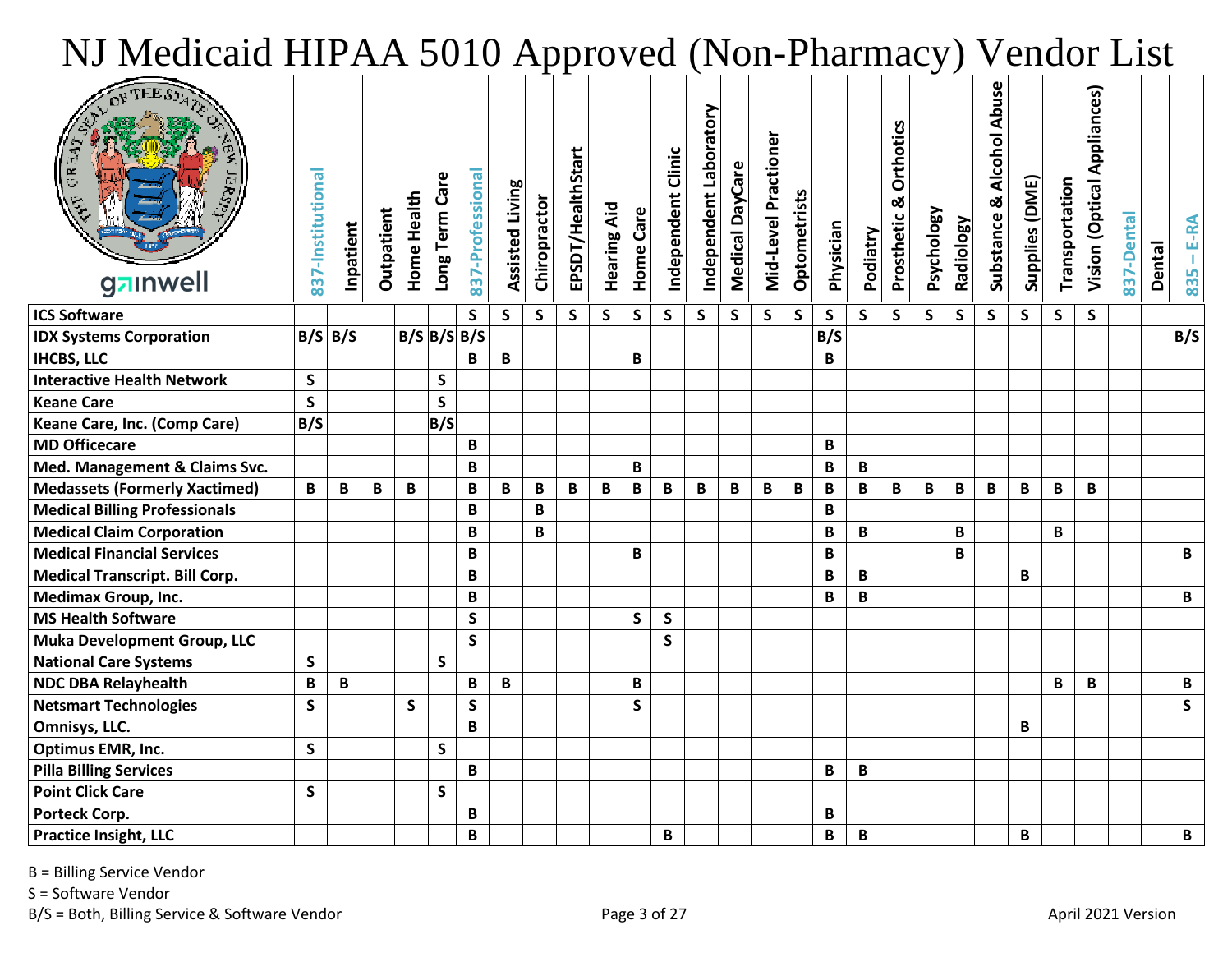| NJ Medicaid HIPAA 5010 Approved (Non-Pharmacy) Vendor List |                   |           |             |                    |                |                  |                        |              |                   |                    |              |                    |                        |                 |                      |                     |              |              |                                     |                   |                  |                                     |                |                |                                        |            |               |              |
|------------------------------------------------------------|-------------------|-----------|-------------|--------------------|----------------|------------------|------------------------|--------------|-------------------|--------------------|--------------|--------------------|------------------------|-----------------|----------------------|---------------------|--------------|--------------|-------------------------------------|-------------------|------------------|-------------------------------------|----------------|----------------|----------------------------------------|------------|---------------|--------------|
| gainwell                                                   | 837-Institutional | Inpatient | Outpatient  | <b>Home Health</b> | Long Term Care | 837-Professional | <b>Assisted Living</b> | Chiropractor | EPSDT/HealthStart | <b>Hearing Aid</b> | Home Care    | Independent Clinic | Independent Laboratory | Medical DayCare | Mid-Level Practioner | <b>Optometrists</b> | Physician    | Podiatry     | <b>Orthotics</b><br>ळ<br>Prosthetic | <b>Psychology</b> | <b>Radiology</b> | <b>Abuse</b><br>Substance & Alcohol | Supplies (DME) | Transportation | <b>Appliances</b> )<br>Vision (Optical | 837-Dental | <b>Dental</b> | E-RA<br>835  |
| Pre-Billing Consultants, Inc.                              |                   |           |             |                    |                | B                |                        |              |                   |                    |              |                    |                        |                 |                      |                     | B            |              |                                     |                   |                  |                                     |                |                |                                        |            |               | B            |
| <b>Proclaim Billing Ctr, LLC</b>                           |                   |           |             |                    |                | B                |                        |              |                   |                    |              |                    |                        |                 |                      |                     | B            | B            |                                     |                   |                  |                                     |                |                |                                        |            |               | B            |
| Providence Management, Inc.                                |                   |           |             |                    |                | B                |                        |              |                   |                    |              |                    |                        |                 |                      |                     | B            | B            |                                     |                   |                  |                                     |                |                |                                        |            |               |              |
| <b>Public Consulting Group, Inc.</b>                       |                   |           |             |                    |                | B                |                        |              |                   |                    |              |                    |                        |                 |                      |                     |              |              |                                     |                   |                  |                                     |                |                |                                        |            |               | B            |
| Quadax, Inc.                                               |                   |           |             |                    |                | B                |                        |              |                   |                    |              |                    | B                      |                 |                      |                     | B            |              |                                     |                   |                  |                                     |                |                |                                        |            |               |              |
| Qualifacts Systems, Inc.                                   |                   |           |             |                    |                | $\mathsf{S}$     |                        |              |                   |                    |              | $\mathsf{S}$       |                        |                 |                      |                     |              |              |                                     |                   |                  |                                     |                |                |                                        |            |               | $\mathsf{S}$ |
| <b>Quality Systems, Inc.</b>                               |                   |           |             |                    |                |                  |                        |              |                   |                    |              |                    |                        |                 |                      |                     |              |              |                                     |                   |                  |                                     |                |                |                                        | B          | B             | B            |
| <b>Ram Software Systems</b>                                |                   |           |             |                    |                | S                |                        |              |                   |                    |              |                    |                        |                 |                      |                     |              |              |                                     |                   |                  |                                     |                | S              |                                        |            |               |              |
| Reimbursement Technologies, Inc.                           |                   |           |             |                    |                | B                |                        |              |                   |                    |              |                    |                        |                 |                      |                     | B            |              |                                     |                   |                  |                                     |                |                |                                        |            |               | B            |
| <b>Relay Health</b>                                        | B                 | B         | B           |                    | B              |                  |                        |              |                   |                    |              |                    |                        |                 |                      |                     |              |              |                                     |                   |                  |                                     |                |                |                                        |            |               |              |
| Riversoft, Inc.                                            |                   |           |             |                    |                | $\mathsf{S}$     |                        |              |                   |                    | $\mathsf{S}$ |                    |                        |                 |                      |                     |              |              |                                     |                   |                  |                                     |                |                |                                        |            |               | $\mathsf{S}$ |
| <b>Sandport Data Services</b>                              |                   |           |             |                    |                | B                |                        |              |                   |                    | B            |                    |                        |                 |                      |                     |              |              |                                     |                   |                  |                                     |                |                |                                        |            |               | B            |
| <b>SOS Corporation</b>                                     | $\mathsf{s}$      |           |             |                    | $\mathsf{S}$   |                  |                        |              |                   |                    |              |                    |                        |                 |                      |                     |              |              |                                     |                   |                  |                                     |                |                |                                        |            |               |              |
| <b>SSI Group</b>                                           | B                 | B         | $\mathbf B$ |                    |                | B                |                        |              |                   |                    |              |                    |                        |                 |                      |                     |              |              |                                     |                   |                  |                                     |                |                |                                        |            |               |              |
| <b>SSIMED Corporation</b>                                  |                   |           |             |                    |                | B                |                        |              |                   |                    |              |                    |                        |                 |                      |                     | B            | B            |                                     |                   |                  |                                     |                |                |                                        |            |               | B            |
| <b>STI Computer Services, Inc.</b>                         |                   |           |             |                    |                | $\mathsf{S}$     |                        | $\mathsf{s}$ |                   |                    |              | $\mathsf{S}$       | S.                     |                 |                      | $\mathsf{S}$        | $\mathsf{S}$ | $\mathsf{S}$ |                                     | S                 |                  |                                     | S.             |                |                                        |            |               |              |
| <b>Team Health</b>                                         |                   |           |             |                    |                | B                |                        |              |                   |                    |              |                    |                        |                 |                      |                     | B            |              |                                     |                   |                  |                                     |                |                |                                        |            |               | B            |
| <b>TESIA PCI Clearinghouse</b>                             |                   |           |             |                    |                |                  |                        |              |                   |                    |              |                    |                        |                 |                      |                     |              |              |                                     |                   |                  |                                     |                |                |                                        | B          | B             |              |
| The Consult/ ECP                                           |                   |           |             |                    |                | B                |                        |              |                   |                    |              |                    |                        |                 |                      |                     | B            |              |                                     |                   |                  |                                     |                |                |                                        |            |               | B            |
| <b>Therap Services, LLC</b>                                | B                 |           |             |                    |                | B                |                        |              |                   |                    |              | B                  |                        |                 |                      |                     |              |              |                                     |                   |                  |                                     |                |                |                                        |            |               | B            |
| <b>Universal Business Automation</b>                       |                   |           |             |                    |                | S                |                        |              |                   |                    |              |                    |                        |                 |                      |                     |              |              |                                     |                   |                  |                                     |                | <b>S</b>       |                                        |            |               |              |
| Vericle, Inc.                                              |                   |           |             |                    |                | B                |                        | B            |                   |                    |              |                    |                        |                 |                      | B                   | $\mathbf B$  | $\mathbf B$  |                                     | В                 |                  |                                     |                |                |                                        |            |               | B            |
| <b>Viatrack Systems</b>                                    |                   |           |             |                    |                | B                |                        |              |                   |                    |              |                    |                        |                 |                      | B                   | $\mathbf B$  |              |                                     |                   |                  |                                     |                |                |                                        |            |               | B            |
| W.F.S.Services, Inc.                                       |                   |           |             |                    |                | B                |                        |              |                   |                    |              |                    |                        |                 |                      |                     | B            |              |                                     |                   |                  |                                     |                |                |                                        |            |               | B            |
| <b>Woodlyn Associates</b>                                  | B                 |           |             |                    | B              | $\, {\bf B}$     | B                      |              |                   |                    |              | B                  |                        | B               |                      |                     |              |              |                                     |                   |                  |                                     |                |                |                                        |            |               | B            |

S = Software Vendor

B/S = Both, Billing Service & Software Vendor example and the Page 4 of 27 April 2021 Version example and the April 2021 Version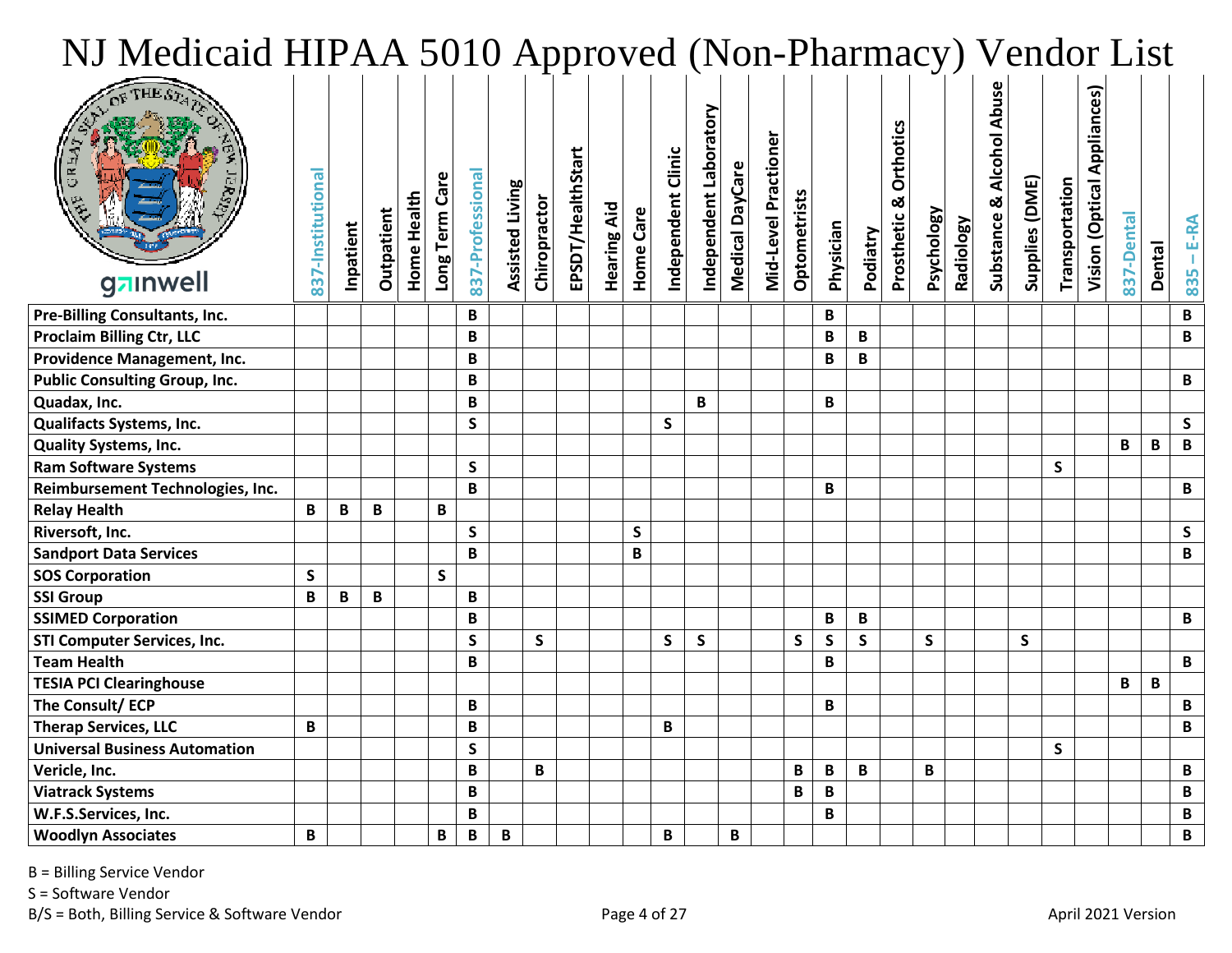| NJ Medicaid HIPAA 5010 Approved (Non-Pharmacy) Vendor List |                   |           |           |                    |                   |                   |                |              |                   |                             |            |                      |                            |                                  |                                   |           |           |          |                               |            |           |                 |                  |   |                                                    |                         |        |   |
|------------------------------------------------------------|-------------------|-----------|-----------|--------------------|-------------------|-------------------|----------------|--------------|-------------------|-----------------------------|------------|----------------------|----------------------------|----------------------------------|-----------------------------------|-----------|-----------|----------|-------------------------------|------------|-----------|-----------------|------------------|---|----------------------------------------------------|-------------------------|--------|---|
| gzinwell                                                   | ര<br>ã<br>stituti | Inpatient | Outpatien | Health<br>Š<br>Hom | erm<br><b>Buo</b> | ssion<br><u>რ</u> | ssisted Living | Chiropractor | EPSDT/HealthStart | Aid<br>ρg<br>Heari<br>Heari | are<br>ome | Clinic<br>ndependent | ō<br>q<br>ë<br>Independent | <b>G</b><br>λê<br>۵<br>ල<br>Medi | ត<br>o<br>Ū<br>Level<br>−−<br>Σiσ | Optometri | Physician | Podiatry | otics<br>Ě<br>య<br>Prosthetic | Psychology | Radiology | 50<br>Substance | DME)<br>Supplies |   | ∽<br>ိစ္ယ<br>ത<br>ii<br>B<br><b>Opti</b><br>/ision | $\overline{\mathbf{e}}$ | Dental |   |
| Zirmed, Inc.                                               | B                 |           | B.        |                    |                   | B.                |                | В            |                   |                             | B          |                      | B                          |                                  |                                   |           | B         |          |                               |            |           |                 | В                |   |                                                    |                         |        | B |
| Zoll                                                       |                   |           |           |                    |                   | B                 |                |              |                   |                             |            |                      |                            |                                  |                                   |           |           |          |                               |            |           |                 |                  | B |                                                    |                         |        | B |
| Zotec Partners, LLC                                        |                   |           |           |                    |                   | B                 |                |              | B                 |                             |            |                      |                            |                                  | B                                 |           | B         |          |                               |            |           |                 |                  |   |                                                    |                         |        | B |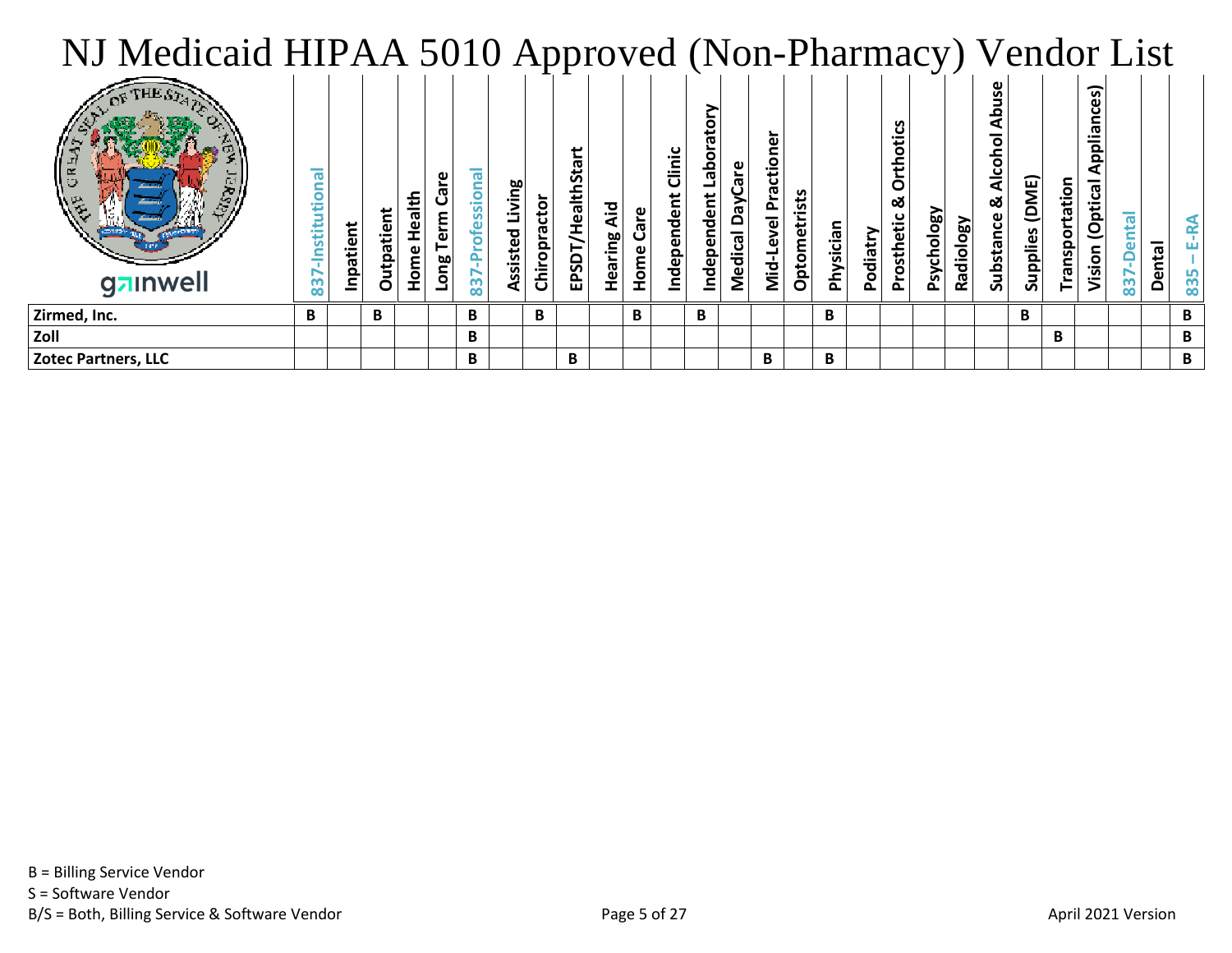| OF THE ST<br>$\mathbf{r}$ |  |
|---------------------------|--|
| Ö                         |  |
| Ë<br>ĒŖ.                  |  |
|                           |  |

| <b>Accu-Med</b><br>300 Technecenter Drive<br>Suite A                                                        |                                                                                                            | April Caldwell -or- Brian Young<br>800-777-9141 Ext. 1536<br>5010transition@accu-med.com; byoung@accu-med.com;            |
|-------------------------------------------------------------------------------------------------------------|------------------------------------------------------------------------------------------------------------|---------------------------------------------------------------------------------------------------------------------------|
| Milford, OH 45150                                                                                           |                                                                                                            | accumed-support@accu-med.com                                                                                              |
|                                                                                                             | Offers a Stand-Alone Software Package with the capability to bill claims to Medicaid.                      |                                                                                                                           |
| Claim Types:                                                                                                | 005010X223A2 - 837-Institutional                                                                           |                                                                                                                           |
| Specialties:                                                                                                | Long Term Care                                                                                             |                                                                                                                           |
| <b>Accurate Professional Billing</b><br>939 Farnsworth Avenue<br>Bordentown, NJ 08505                       |                                                                                                            | Katie Martinez -or- Brenda Bercy<br>609-298-1844<br>kmartinez@apbilling.com; slynn@apbilling.com;<br>bbercy@apbilling.com |
|                                                                                                             | A Billing Service with capabilities of billing claims to Medicaid.                                         |                                                                                                                           |
| Claim Types:                                                                                                | 005010X222A1 - 837-Professional                                                                            |                                                                                                                           |
| Specialties:                                                                                                | Physician                                                                                                  |                                                                                                                           |
| <b>Advanced Data Systems</b><br>15 Prospect Street<br>Paramus, NJ 07607                                     |                                                                                                            | <b>Frances Vierheilig</b><br>800-899-4237 Ext. 2049<br>francesca@adsc.com                                                 |
|                                                                                                             |                                                                                                            | Offers a Stand-Alone Software Package with the capability to bill claims to Medicaid. (Uses a Medix2 Program)             |
| Claim Types:                                                                                                | 005010X222A1 - 837-Professional                                                                            |                                                                                                                           |
| Specialties:                                                                                                | Physician, Radiology                                                                                       |                                                                                                                           |
| <b>Advantage Medical Billing, Inc.</b><br>1020 Springfield Ave<br>Suite 202<br>Mountainside, NJ 07092       |                                                                                                            | Taras Tylko -or- Devang Shah<br>908-654-6670<br>taras.tylko@advantagemb.com                                               |
|                                                                                                             | A Billing Service with capabilities of billing claims to Medicaid.                                         |                                                                                                                           |
| Claim Types:                                                                                                | 005010X222A1 - 837-Professional                                                                            |                                                                                                                           |
| Specialties:                                                                                                | Physician                                                                                                  |                                                                                                                           |
| <b>Ambulance Reimbursement Sys</b><br>5925 West Tilghman Street<br><b>Suite 1000</b><br>Allentown, PA 18104 |                                                                                                            | <b>Melissa Balliet</b><br>484-664-2007<br>mballiet@arsnetwork.com                                                         |
|                                                                                                             | A Billing Service with capabilities of billing claims to Medicare, Medicaid and some Third Party Insurors. |                                                                                                                           |
| Claim Types:                                                                                                | 005010X222A1 - 837-Professional                                                                            |                                                                                                                           |
| Specialties:                                                                                                | Transportation                                                                                             |                                                                                                                           |

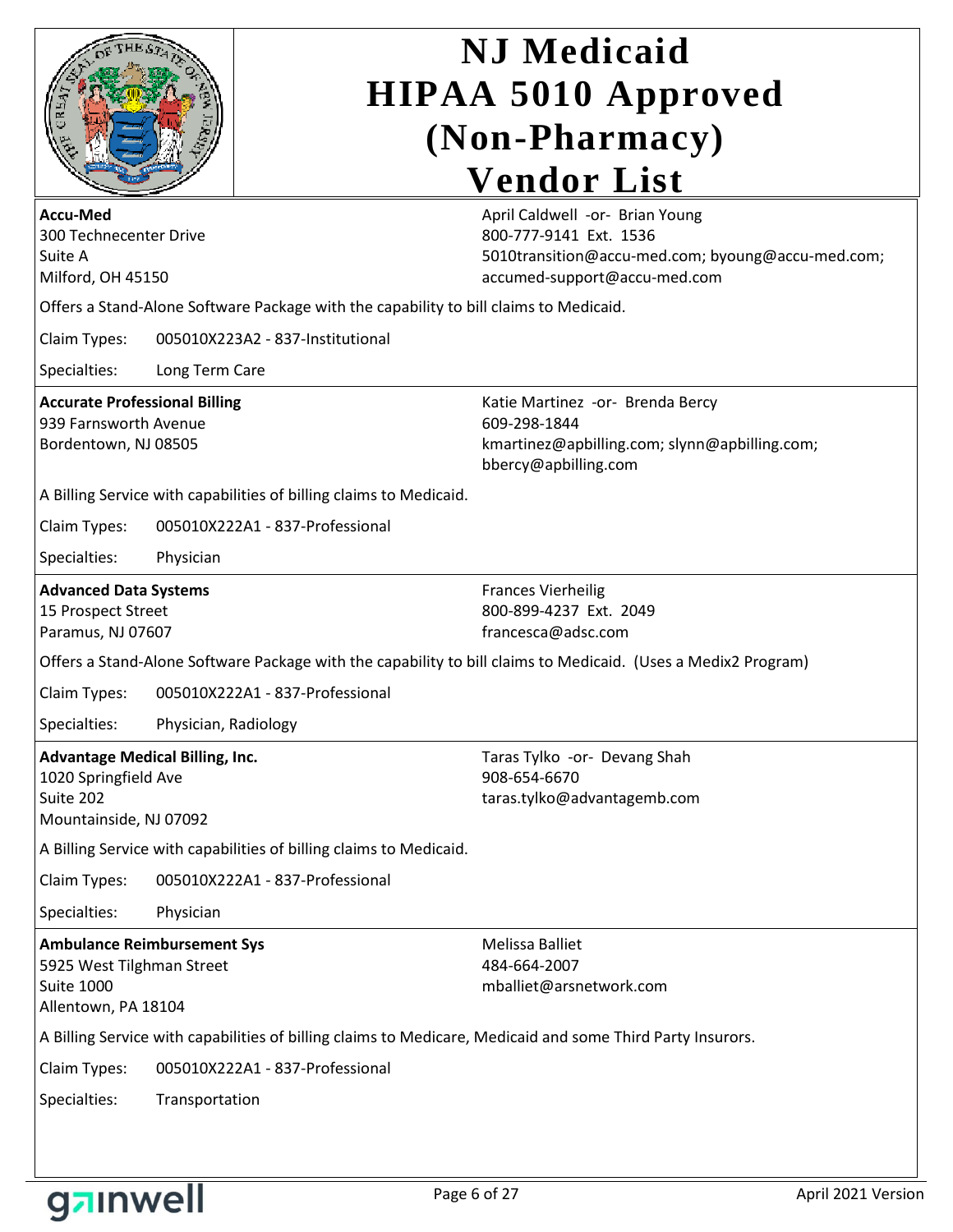

| <b>American Healthcare Software</b><br>99 Swift Street<br>Suite 300<br>South Burlington, VT 05403 |                                                                                            | Marcia Derosia -or- Melissa Carter<br>800-336-1776<br>derosiam@ahconline.com;<br>carterm@achonline.com                            |
|---------------------------------------------------------------------------------------------------|--------------------------------------------------------------------------------------------|-----------------------------------------------------------------------------------------------------------------------------------|
|                                                                                                   | Offers a Stand-Alone software package with the capabilities of billing claims to Medicaid. |                                                                                                                                   |
| Claim Types:                                                                                      | 005010X222A1 - 837-Professional, 005010X223A2 - 837-Institutional                          |                                                                                                                                   |
| Specialties:                                                                                      | Inpatient, Outpatient, Home Health, Long Term Care                                         |                                                                                                                                   |
| <b>Anasazi Software</b><br>9831 South 51st Street<br>Suite C117<br>Phoenix, AZ 85044              |                                                                                            | Garrett Fisher -or- Seth Hamblin<br>866-529-7547<br>gfisher@anasazisoftware.com;<br>shamblin@anasazisoftware.com                  |
|                                                                                                   | Offers a Stand-Alone software package with the capabilities of billing claims to Medicaid. |                                                                                                                                   |
| Claim Types:                                                                                      | 005010X222A1 - 837-Professional, 005010X221A1 - E-RA                                       |                                                                                                                                   |
| Specialties:                                                                                      | Home Care, Electronic Remittance                                                           |                                                                                                                                   |
| 255 W. Michigan Ave<br>Jackson, MI 49201                                                          | <b>Anesthesia Business Consultant</b>                                                      | Norman Sanford -or- Amanda Berry<br>866-570-0077 Ext. 1127<br>amanda.berry@anesthesiallc.com;<br>norman.sanford@anesthesiallc.com |
|                                                                                                   | A Billing Service with capabilities of billing claims to Medicaid.                         |                                                                                                                                   |
| Claim Types:                                                                                      | 005010X222A1 - 837-Professional, 005010X221A1 - E-RA                                       |                                                                                                                                   |
| Specialties:                                                                                      | Physician, Electronic Remittance                                                           |                                                                                                                                   |
| <b>Arrow Solutions</b><br>116-12 Myrtle Ave<br>Richmond Hill, NY 11418                            |                                                                                            | Oren Waldman -or- Michael Appel<br>718-805-2266 Ext. 7100<br>oren@arrow-solutions.com; michael@arrow-solutions.com                |
|                                                                                                   | Offers a Stand-Alone software package with the capabilities of billing claims to Medicaid. |                                                                                                                                   |
| Claim Types:                                                                                      | 005010X222A1 - 837-Professional                                                            |                                                                                                                                   |
| Specialties:                                                                                      | Home Care                                                                                  |                                                                                                                                   |
| <b>Associated Billing Concepts</b><br>616 Washington Street<br>Toms River, NJ 08753               |                                                                                            | Kerri Warrelmann -or- Lori Mattia<br>732-281-3590<br>assocbill@verizon.net                                                        |
|                                                                                                   | A Billing Service with capabilities of billing claims to Medicaid.                         |                                                                                                                                   |
| Claim Types:                                                                                      | 005010X222A1 - 837-Professional                                                            |                                                                                                                                   |
| Specialties:                                                                                      | Physician                                                                                  |                                                                                                                                   |

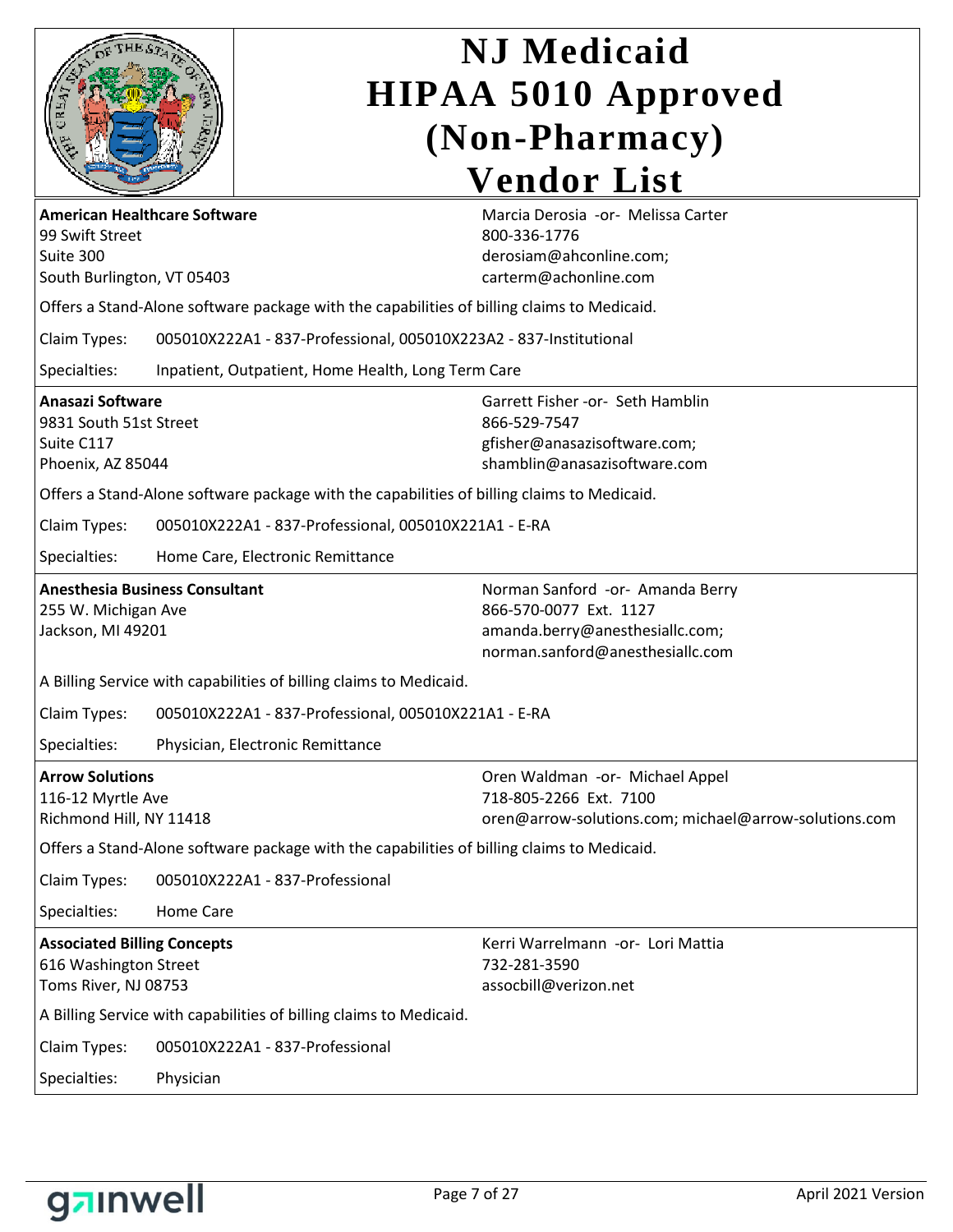|                                                                                                    | <b>N.J</b> Medicaid<br><b>HIPAA 5010 Approved</b>                                                     |
|----------------------------------------------------------------------------------------------------|-------------------------------------------------------------------------------------------------------|
|                                                                                                    | (Non-Pharmacy)                                                                                        |
|                                                                                                    | <b>Vendor List</b>                                                                                    |
| <b>Automated Medical Systems, Inc.</b><br>91 Stiles Road<br>Salem, NH 03079                        | Tara Boucher -or- Heather Girard<br>603-893-9784 Ext. 1341<br>tboucher@ahsrcm.com; hgirard@ahsrcm.com |
| A Billing Service with capabilities of billing claims to Medicaid.                                 |                                                                                                       |
| Claim Types:<br>005010X222A1 - 837-Professional, 005010X221A1 - E-RA                               |                                                                                                       |
| Specialties:<br>Physician, Electronic Remittance                                                   |                                                                                                       |
| Axiom Systems, Inc. (formerly Invertex)<br>241 East 4th Street<br>Suite 200<br>Frederick, MD 21701 | Gigi Mariago<br>602-439-2525<br>support@solace-emc.com;<br>www.solace-emc.com                         |
| Offers a Stand-Alone software package with the capabilities of billing claims to Medicaid.         |                                                                                                       |
| Claim Types:<br>005010X222A1 - 837-Professional, 005010X221A1 - E-RA                               |                                                                                                       |
| Specialties:<br>Assisted Living, Home Care, Electronic Remittance                                  |                                                                                                       |
| <b>Bravo Reimbursements Specialists</b><br>651 West Mount Pleasant Ave<br>Livingston, NJ 07039     | Aj Trabucco -or- Anna Giambattista<br>973-251-1021<br>trabuccoa@alpha-apr.com                         |
| A Billing Service with capabilities of billing claims to Medicaid.                                 |                                                                                                       |
| Claim Types:<br>005010X221A1 - E-RA                                                                |                                                                                                       |
| Specialties:<br><b>Electronic Remittance</b>                                                       |                                                                                                       |
| <b>Cardio-Med Services LLC</b><br>3196 Kennedy Blvd<br>Union City, NJ 07087                        | Jaime Wheaton<br>201-809-4013<br>jwheaton@cardio-med.net                                              |
| A Billing Service with capabilities of billing claims to Medicaid.                                 |                                                                                                       |
| 005010X222A1 - 837-Professional<br>Claim Types:                                                    |                                                                                                       |
| Specialties:<br>Physician                                                                          |                                                                                                       |
| <b>CBIZ Medical Management, Inc.</b><br>720 Livingston Street<br>Bay City, MI 48708                | Chris Sermon -or- Kelli Melen<br>989-893-3193 Ext. 214<br>csermon@cbizmmp.com; kmelen@cbizmmp.com     |
| A Billing Service with capabilities of billing claims to Medicaid.                                 |                                                                                                       |
| Claim Types:<br>005010X222A1 - 837-Professional, 005010X221A1 - E-RA                               |                                                                                                       |
| Specialties:<br>Physician, Electronic Remittance                                                   |                                                                                                       |

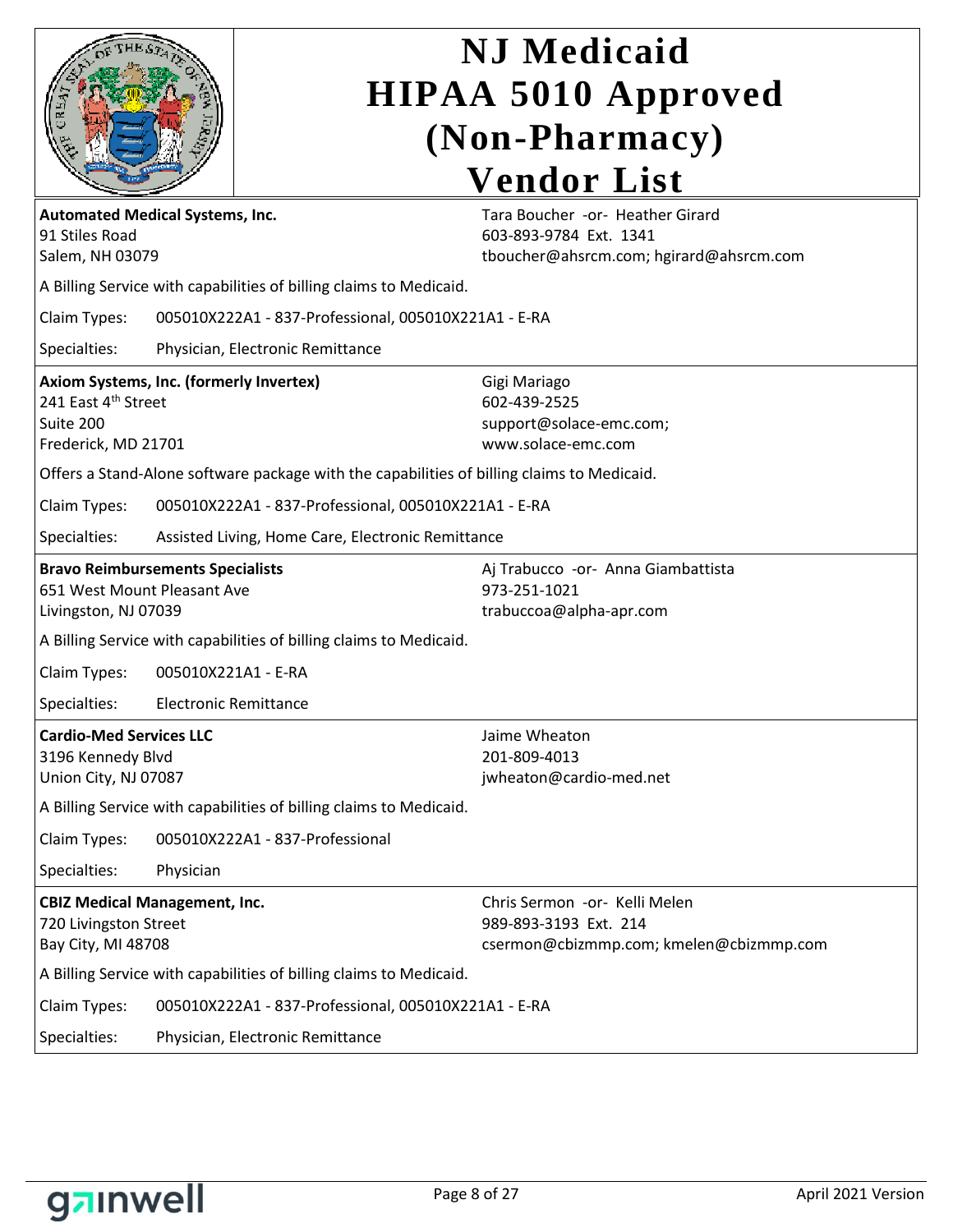| <b>Cerner Beyond Now</b>                                                                                     |                  |                                                                                            | <b>NJ</b> Medicaid<br><b>HIPAA 5010 Approved</b><br>(Non-Pharmacy)<br><b>Vendor List</b><br>Mindy Daprato -or- John Meisner                                                                                                                                                                                            |
|--------------------------------------------------------------------------------------------------------------|------------------|--------------------------------------------------------------------------------------------|------------------------------------------------------------------------------------------------------------------------------------------------------------------------------------------------------------------------------------------------------------------------------------------------------------------------|
| 2800 Rock Creek Parkway<br>Kansas City, MO 64117                                                             |                  |                                                                                            | 816-446-1146<br>mindy.daprato@cerner.com; jmeisner@cerner.com                                                                                                                                                                                                                                                          |
|                                                                                                              |                  | Offers a Stand-Alone software package with the capabilities of billing claims to Medicaid. |                                                                                                                                                                                                                                                                                                                        |
| Claim Types:                                                                                                 |                  | 005010X222A1 - 837-Professional                                                            |                                                                                                                                                                                                                                                                                                                        |
| Specialties:                                                                                                 | <b>Home Care</b> |                                                                                            |                                                                                                                                                                                                                                                                                                                        |
| <b>Change Healthcare</b><br>220 Davidson Ave<br>2 <sup>nd</sup> Floor<br>Somerset, NJ 08873                  |                  |                                                                                            | Anita Bhandari -or- Lisa Dinardo<br>732-939-0434<br>anita.bhandari@changehealthcare.com;<br>lisa.dinardo@changehealthcare.com                                                                                                                                                                                          |
|                                                                                                              |                  | A Billing Service offering the capabilities of billing claims to Medicaid.                 |                                                                                                                                                                                                                                                                                                                        |
| Claim Types:                                                                                                 |                  | 005010X222A1-837-Professional, 005010X221A1-E-RA                                           |                                                                                                                                                                                                                                                                                                                        |
| Specialties:                                                                                                 |                  | FQHC, Independent Clinic, Physician, Electronic Remittance                                 |                                                                                                                                                                                                                                                                                                                        |
| <b>Change Healthcare (formerly Emdeon)</b><br>3055 Lebanon Pike<br><b>Suite 1000</b><br>Nashville., TN 37214 |                  |                                                                                            | Kevin Hevener -or- Joanne Locke<br>866-817-3813<br>khevener@changehealthcare.com<br>www.changehealthcare.com                                                                                                                                                                                                           |
|                                                                                                              |                  |                                                                                            | A Billing Service offering the capabilities of billing claims to Medicaid and other Third Party carriers.                                                                                                                                                                                                              |
| Claim Types:                                                                                                 |                  |                                                                                            | 005010X222A1 - 837-Professional, 005010X223A2 - 837-Institutional, 005010X221A1 - E-RA                                                                                                                                                                                                                                 |
| Specialties:                                                                                                 |                  | (Optical Appliances), Special Hospital & Rehab Centers, Electronic Remittance              | Assisted Living, Chiropractor, EPSDT/HealthStart, Hearing Aid, Home Care, Independent Clinic, Independent<br>Laboratory, Medical DayCare, Mid-Level Practioner, Optometrists, Physician, Podiatry, Prosthetic &<br>Orthotics, Psychology, Radiology, Substance & Alcohol Abuse, Supplies (DME), Transportation, Vision |
| <b>Payer Relations</b><br>301 Data Court, IADU-DC2<br>Dubuque, IA 52003                                      |                  | <b>Change Healthcare (formerly Mc Kesson Corporation)</b>                                  | Molly David -or- Edi/Enroll Grp<br>800-527-8133<br>carla.siegert@relayhealth.com;<br>dbqtshenrollments@relayhealth.com;<br>molly.david@relayhealth.com                                                                                                                                                                 |
|                                                                                                              |                  | A Billing Service offering the capabilities of billing claims to Medicaid.                 |                                                                                                                                                                                                                                                                                                                        |
| Claim Types:                                                                                                 |                  |                                                                                            | 005010X223A2 - 837-Institutional, 005010X222A1 - 837-Professional, 005010X221A1 - E-RA                                                                                                                                                                                                                                 |
| Specialties:                                                                                                 |                  | FQHC, Independent Clinic, Physician, Electronic Remittance                                 |                                                                                                                                                                                                                                                                                                                        |

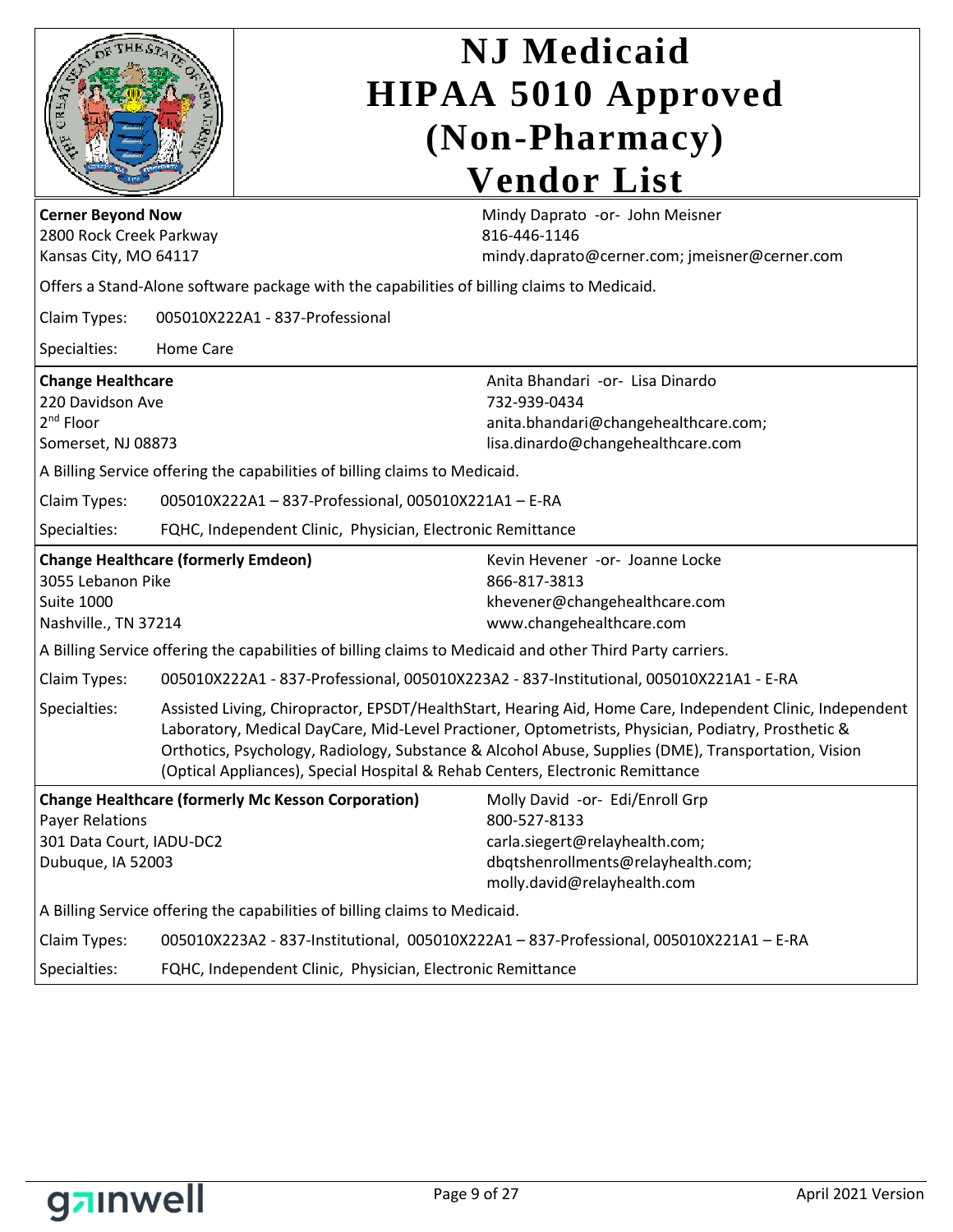

| Claim.MD<br>P.O. Box 1177<br>Pecos, NM 87552                                           |                                                                                            | Linda Sheer<br>855-757-6060 Ext. 490<br>linda@claim.md<br>www.claim.md                                                                                                                                                                                                                                              |
|----------------------------------------------------------------------------------------|--------------------------------------------------------------------------------------------|---------------------------------------------------------------------------------------------------------------------------------------------------------------------------------------------------------------------------------------------------------------------------------------------------------------------|
|                                                                                        | A Billing Service with capabilities of billing claims to Medicaid.                         |                                                                                                                                                                                                                                                                                                                     |
| Claim Types:                                                                           |                                                                                            | 005010X223A2 - 837-Institutional, 005010X222A1 - 837-Professional, 005010X221A1 - E-RA                                                                                                                                                                                                                              |
| Specialties:                                                                           | Abuse, Supplies (DME), Transportation, Vision (Optical Appliances), Electronic Remittance  | Inpatient, Outpatient, Home Health, Long Term Care, Assisted Living, Independent Clinic, Chiropractor,<br>Independent Laboratory, EPSDT/HealthStart, Medical DayCare, Hearing Aid, Mid-Level Practitioner,<br>Optometrists, Physician, Podiatry, Prosthetic & Orthotics, Psychology, Radiology, Substance & Alcohol |
| <b>Claimlogic, LLC</b><br>3535 Nw 58th<br><b>Suite 1010</b><br>Oklahoma City, OK 73112 | A Billing Service with capabilities of billing claims to Medicaid.                         | Adam Evans -or- Bobby Lilich<br>405-942-9800 Ext. 121<br>aevans@claimlogic.com; bdavidson@claimlogic.com;<br>payors@claimlogic.com; esunarto@claimlogic.com                                                                                                                                                         |
| Claim Types:                                                                           | 005010X222A1 - 837-Professional, 005010X221A1 - E-RA                                       |                                                                                                                                                                                                                                                                                                                     |
| Specialties:                                                                           | Physician, Electronic Remittance                                                           |                                                                                                                                                                                                                                                                                                                     |
| 220 Burnham Street<br>South Windsor, CT 06074                                          | <b>Claims Processing Service (Web-Md Dental)</b>                                           | Cari Turek/Ted G -or- Dawn Bezio<br>888-255-7293<br>dentalsupport@emdeon.com; bdldn-<br>operations@emdeon.com; cturek@emdeon.com;<br>dbezio@emdeon.com                                                                                                                                                              |
|                                                                                        | A Billing Service that offers the service of billing claims to Medicaid.                   |                                                                                                                                                                                                                                                                                                                     |
| Claim Types:                                                                           | 005010X224A2 - 837-Dental, 005010X221A1 - E-RA                                             |                                                                                                                                                                                                                                                                                                                     |
| Specialties:                                                                           | Dental, Electronic Remittance                                                              |                                                                                                                                                                                                                                                                                                                     |
| 101 North Grove Street<br>East Orange, NJ 07017                                        | <b>Computerized Nursing Home Systems</b>                                                   | Shlomo Kline -or- David Klein<br>973-672-8057<br>general@newgrovemanor.com; sk@newgrovemanor.com                                                                                                                                                                                                                    |
|                                                                                        | Offers a Stand-Alone software package with the capabilities of billing claims to Medicaid. |                                                                                                                                                                                                                                                                                                                     |
| Claim Types:                                                                           | 005010X223A2 - 837-Institutional                                                           |                                                                                                                                                                                                                                                                                                                     |
| Specialties:                                                                           | Long Term Care                                                                             |                                                                                                                                                                                                                                                                                                                     |
| <b>Cortex EDI</b><br>1522 N. Raymond Ave.<br>Fullerton, CA 92831                       |                                                                                            | Galit Nachshon -or- Nir<br>714-529-8560<br>galit@cortexedi.com; nir@cortexedi.com                                                                                                                                                                                                                                   |
|                                                                                        | A Billing Service with the capability to bill claims to Medicaid.                          |                                                                                                                                                                                                                                                                                                                     |
| Claim Types:                                                                           | 005010X222A1 - 837-Professional                                                            |                                                                                                                                                                                                                                                                                                                     |
| Specialties:                                                                           | Supplies (DME), Prosthetics & Orthotics                                                    |                                                                                                                                                                                                                                                                                                                     |

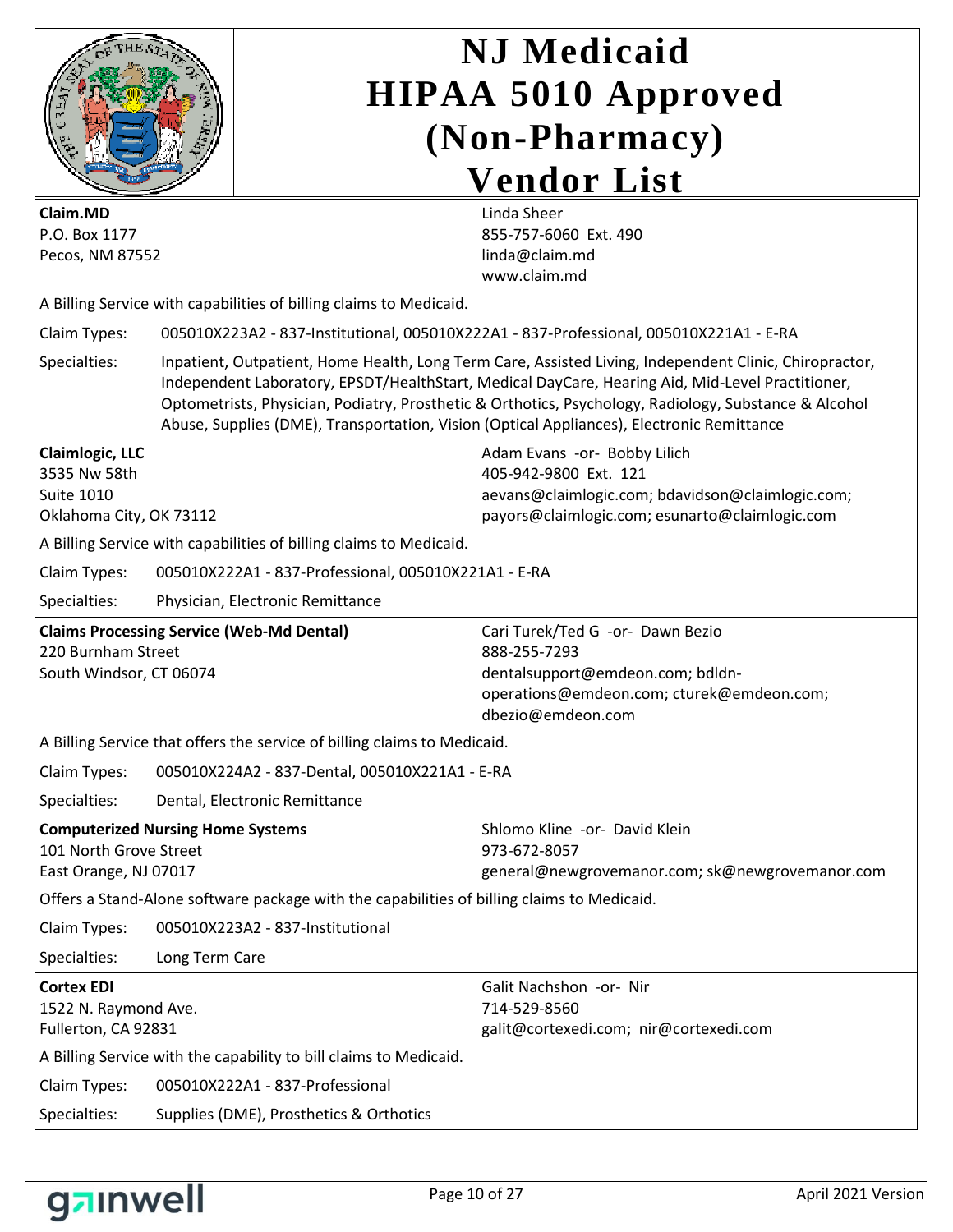|                                                                                                              |                | <b>NJ</b> Medicaid                                                                                                                                                |
|--------------------------------------------------------------------------------------------------------------|----------------|-------------------------------------------------------------------------------------------------------------------------------------------------------------------|
|                                                                                                              |                | <b>HIPAA 5010 Approved</b>                                                                                                                                        |
|                                                                                                              |                | (Non-Pharmacy)                                                                                                                                                    |
|                                                                                                              |                | <b>Vendor List</b>                                                                                                                                                |
| D.M. Medical Billings, Inc.<br>20 East Taunton Road<br>Berlin, NJ 08009                                      |                | Amy Gifford -or- Dina Mueller<br>856-784-3715 Ext. 124<br>dmmedical@comcast.net; amydmmed@comcast.net                                                             |
|                                                                                                              |                | A Billing Service with capabilities of billing claims to Medicaid.                                                                                                |
| Claim Types:                                                                                                 |                | 005010X222A1 - 837-Professional, 005010X221A1 - E-RA                                                                                                              |
| Specialties:                                                                                                 |                | <b>Transportation, Electronic Remittance</b>                                                                                                                      |
| Digitech Computer, Inc.<br>555 Pleasantville Road, Suite 110<br>North Building<br>Briarcliff Manor, NY 10510 |                | Brad Stuart -or- Michael Hetherington<br>914-741-1919 Ext. 260<br>awalsh@digitechcomputer.com;<br>wpickett@digitechcomputer.com;<br>bstuart@digitechcomputer.com  |
| Insurance Carriers.                                                                                          |                | Offers either a Billing Service or a Stand-Alone Software Package with the capability to bill claims to NJ Medicaid and other                                     |
| Claim Types:                                                                                                 |                | 005010X222A1 - 837-Professional                                                                                                                                   |
| Specialties:                                                                                                 | Transportation |                                                                                                                                                                   |
| <b>Dominion Medical Manager, Inc.</b>                                                                        |                | Brad Lambert -or- Michelle Montague                                                                                                                               |
| 4405 Cox Road<br>Suite 240<br>Glen Allen, VA 23060                                                           |                | 804-521-5512 Ext. 101<br>bradlambert@prismrcm.com                                                                                                                 |
|                                                                                                              |                | A Billing Service with the capability of billing claims to Medicaid.                                                                                              |
| Claim Types:                                                                                                 |                | 005010X222A1 - 837-Professional, 005010X221A1 - E-RA                                                                                                              |
| Specialties:                                                                                                 |                | Physician, Radiology, Electronic Remittance                                                                                                                       |
| EDI Health Care, Inc.<br>17701 Cowan<br>Suite 250<br>Irvine, CA 92614                                        |                | Gabby Gonzalez -or- Tom Mort<br>877-932-2567 Ext. 174<br>ggonzalez@dentalxchange.com;<br>enrollment@dentalxchange.com;<br>oferrer@dentalxchange.com               |
|                                                                                                              |                | A Billing Service with the capability of billing claims to Medicaid.                                                                                              |
| Claim Types:                                                                                                 |                | 005010X224A2 - 837-Dental                                                                                                                                         |
| Specialties:                                                                                                 | Dental         |                                                                                                                                                                   |
| <b>Electro Bills</b><br>845 Woodland Drive<br>Lakewood, NJ 08701                                             |                | Mordechai Golovenzitz -or- Mark Sax<br>732-534-5666 Ext. 130<br>moti@electrobills.com; gitty@electrobills.com;<br>electrobills@verizon.net; moti@electrobills.com |
|                                                                                                              |                | A Billing Service with the capability of billing claims to Medicaid.                                                                                              |
| Claim Types:                                                                                                 |                | 005010X222A1 - 837-Professional, 005010X221A1 - E-RA                                                                                                              |

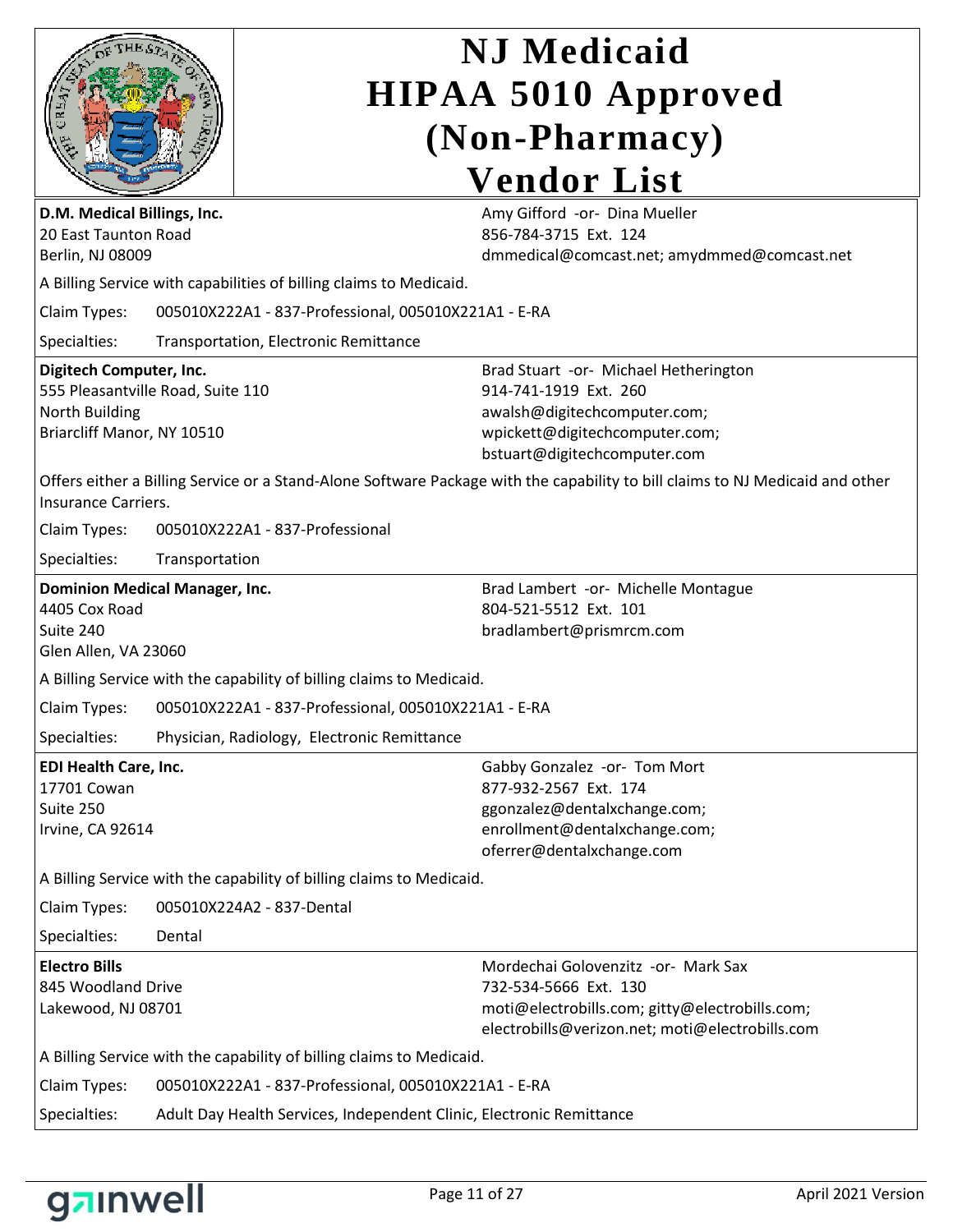

| Electronic Network System, Inc.<br>9945 Federal Drive<br>Suite 100<br>Colorado Springs., CO 80921 |                                                                                                                                                                                                                                                                                                                                                                         | Cecilia Jefferson -or- Enrollments Depart<br>866-367-9778 Opt. 1<br>cecilia.jefferson@optum.com;<br>enrollments@optum.com                                                                                                                                    |
|---------------------------------------------------------------------------------------------------|-------------------------------------------------------------------------------------------------------------------------------------------------------------------------------------------------------------------------------------------------------------------------------------------------------------------------------------------------------------------------|--------------------------------------------------------------------------------------------------------------------------------------------------------------------------------------------------------------------------------------------------------------|
|                                                                                                   | A Billing Service offering the capabilities of billing claims to Medicaid.                                                                                                                                                                                                                                                                                              |                                                                                                                                                                                                                                                              |
| Claim Types:                                                                                      | 005010X222A1 - 837-Professional, 005010X221A1 - E-RA                                                                                                                                                                                                                                                                                                                    |                                                                                                                                                                                                                                                              |
| Specialties:                                                                                      | Assisted Living, Chiropractor, EPSDT/HealthStart, Hearing, Aid, Home Care, Independent Clinic, Independent<br>Laboratory, Medical Day Care, Mid-Level Practioner, Optometrists, Physician, Podiatry, Prosthetic &<br>Orthotics, Psychology, Radiology, Substance & Alcohol Abuse, Supplies (DME), Transportation, Vision<br>(Optical Appliances), Electronic Remittance |                                                                                                                                                                                                                                                              |
| <b>Empowermax Billing Service, LLC</b><br>1138 Stone Creek Drive<br>Hummelstown, PA 17036         |                                                                                                                                                                                                                                                                                                                                                                         | Cindy Eberhart -or- Mike Kreamer<br>717-482-2050<br>ceberhart@empowermaxbillingservice.com;<br>mkreamer@empowermaxbillingservice.com                                                                                                                         |
|                                                                                                   | A Billing Service offering the capabilities of billing claims to Medicaid.                                                                                                                                                                                                                                                                                              |                                                                                                                                                                                                                                                              |
| Claim Types:                                                                                      | 005010X222A1 - 837-Professional, 005010X221A1 - E-RA                                                                                                                                                                                                                                                                                                                    |                                                                                                                                                                                                                                                              |
| Specialties:                                                                                      | Home Care, Electronic Remittance                                                                                                                                                                                                                                                                                                                                        |                                                                                                                                                                                                                                                              |
| <b>F.G.A., Inc.</b><br>44 Stelton Road<br>Suite 315<br>Piscataway, NJ 08854                       |                                                                                                                                                                                                                                                                                                                                                                         | John Morris -or- Frank Giannantonio<br>732-752-7052 Ext. 121<br>johnm@fgainc.com; frankg@fgainc.com;<br>alisong@fgainc.com                                                                                                                                   |
| house.                                                                                            |                                                                                                                                                                                                                                                                                                                                                                         | Offers a Stand-Alone package or as a Billing Service offers services for Accounts Receivable, billing claims to Medicare,<br>Medicaid and all NEIC-Third Party Insurors. Or, the capability of using Your existing computer system, and acting as a clearing |
| Claim Types:                                                                                      |                                                                                                                                                                                                                                                                                                                                                                         | 005010X222A1 - 837-Professional, 005010X223A2 - 837-Institutional, 005010X224A2 - 837-Dental                                                                                                                                                                 |
| Specialties:                                                                                      | Physician, EPSDT, Home Care, Chiropractor, Podiatry, Medical Day Care, Independent Clinic, Psychology,<br>Vision (Optical Appliances), Dental, Home Health and Outpatient                                                                                                                                                                                               |                                                                                                                                                                                                                                                              |
| <b>Falcon Practice Management</b><br>83 Irons Street<br>Suite 9<br>Toms River, NJ 08753           |                                                                                                                                                                                                                                                                                                                                                                         | Michelle Logsdon -or- Yvonne Haddock<br>732-286-6006<br>michellel@falconpractice.com;<br>yvonne@falconpractice.com                                                                                                                                           |
|                                                                                                   | A Billing Service offering the capabilities of billing claims to Medicaid.                                                                                                                                                                                                                                                                                              |                                                                                                                                                                                                                                                              |
| Claim Types:                                                                                      | 005010X222A1 - 837-Professional, 005010X221A1 - E-RA                                                                                                                                                                                                                                                                                                                    |                                                                                                                                                                                                                                                              |
| Specialties:<br>Psychologists, Electronic Remittance                                              |                                                                                                                                                                                                                                                                                                                                                                         |                                                                                                                                                                                                                                                              |

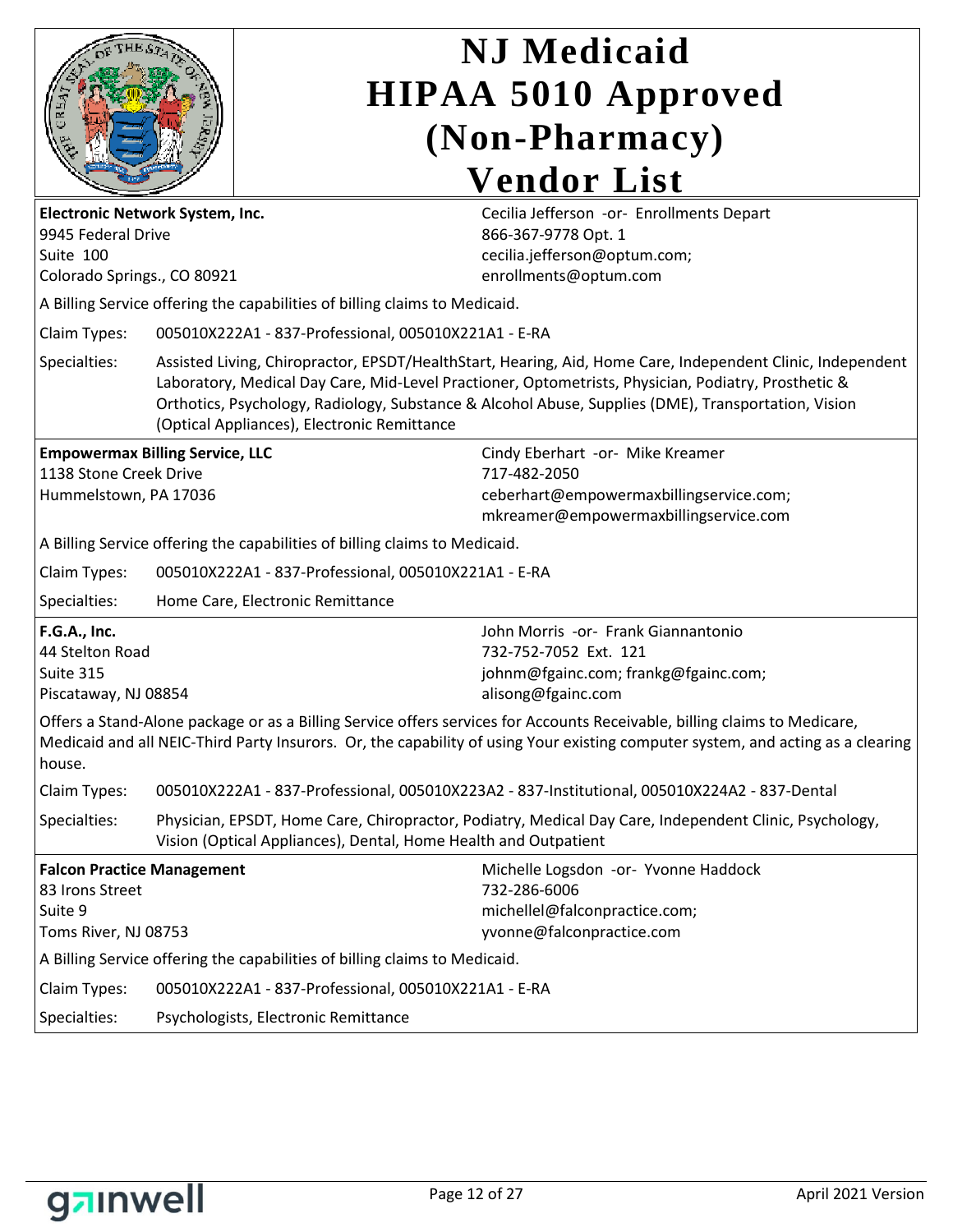|                                                                                                                          |                                                                                          | <b>NJ</b> Medicaid<br><b>HIPAA 5010 Approved</b><br>(Non-Pharmacy)                                    |  |
|--------------------------------------------------------------------------------------------------------------------------|------------------------------------------------------------------------------------------|-------------------------------------------------------------------------------------------------------|--|
|                                                                                                                          |                                                                                          | <b>Vendor List</b>                                                                                    |  |
| <b>Farnsworth &amp; Semptimphelter</b><br>692 Main Street<br>Lumberton, NJ 08048                                         |                                                                                          | Robert Semptimphelter -or- Craig Farnsworth<br>609-261-1002<br>rsempt@gmail.com                       |  |
|                                                                                                                          |                                                                                          | A Billing Service offering the capabilities of billing claims to Medicaid.                            |  |
| Claim Types:                                                                                                             |                                                                                          | 005010X222A1 - 837-Professional                                                                       |  |
| Specialties:                                                                                                             | Physician                                                                                |                                                                                                       |  |
| <b>Fastrack Healthcare Systems, Inc.</b><br>255 Executive Drive<br>Plainview, NY 11803                                   |                                                                                          | Spencer Kay<br>516-349-9136<br>info@fastrk.com<br>www.onlyfastrack.com                                |  |
|                                                                                                                          |                                                                                          | Offers a Stand-Alone package with capabilities of billing to Medicaid and Third Party Insurance.      |  |
| Claim Types:                                                                                                             | 005010X222A1 - 837-Professional, 005010X223A2-837 Institutional, 005010x221A1- E-RA      |                                                                                                       |  |
| Specialties:                                                                                                             | Physician, Home Health, Transportation, Home Care, Prosthetic & Orthotics, Supplies(DME) |                                                                                                       |  |
| <b>Fidelity Medical Billing</b><br>1115 Clifton Ave<br>Suite 203<br>Clifton, NJ 07013                                    |                                                                                          | Peyman Maghsoudlou -or- Kyarash Vossough<br>973-773-2039<br>fidelitymedicalbilling@yahoo.com          |  |
|                                                                                                                          |                                                                                          | A Billing Service offering the capabilities of billing claims to Medicaid.                            |  |
| Claim Types:                                                                                                             |                                                                                          | 005010X222A1 - 837-Professional, 005010X221A1 - E-RA                                                  |  |
| Specialties:                                                                                                             |                                                                                          | Physician, Electronic Remittance                                                                      |  |
| Foothold Technology, Inc.<br>36 East 12 <sup>th</sup> Street<br>5 <sup>th</sup> Floor<br>New York, NY 10003              |                                                                                          | <b>Marlowe Greenberg</b><br>212-780-1450 Ext. 8002<br>Fax: 646-365-3066<br>www.footholdtechnology.com |  |
|                                                                                                                          |                                                                                          | A Billing Service offering the capabilities of billing claims to Medicaid.                            |  |
| Claim Types:                                                                                                             | 005010X223A2 - 837-Institutional, 005010X222A1 - 837-Professional, 005010X221A1 - E-RA   |                                                                                                       |  |
| Inpatient & Outpatient, Independent Clinic, Psychology, Substance & Alcohol Abuse, Electronic Remittance<br>Specialties: |                                                                                          |                                                                                                       |  |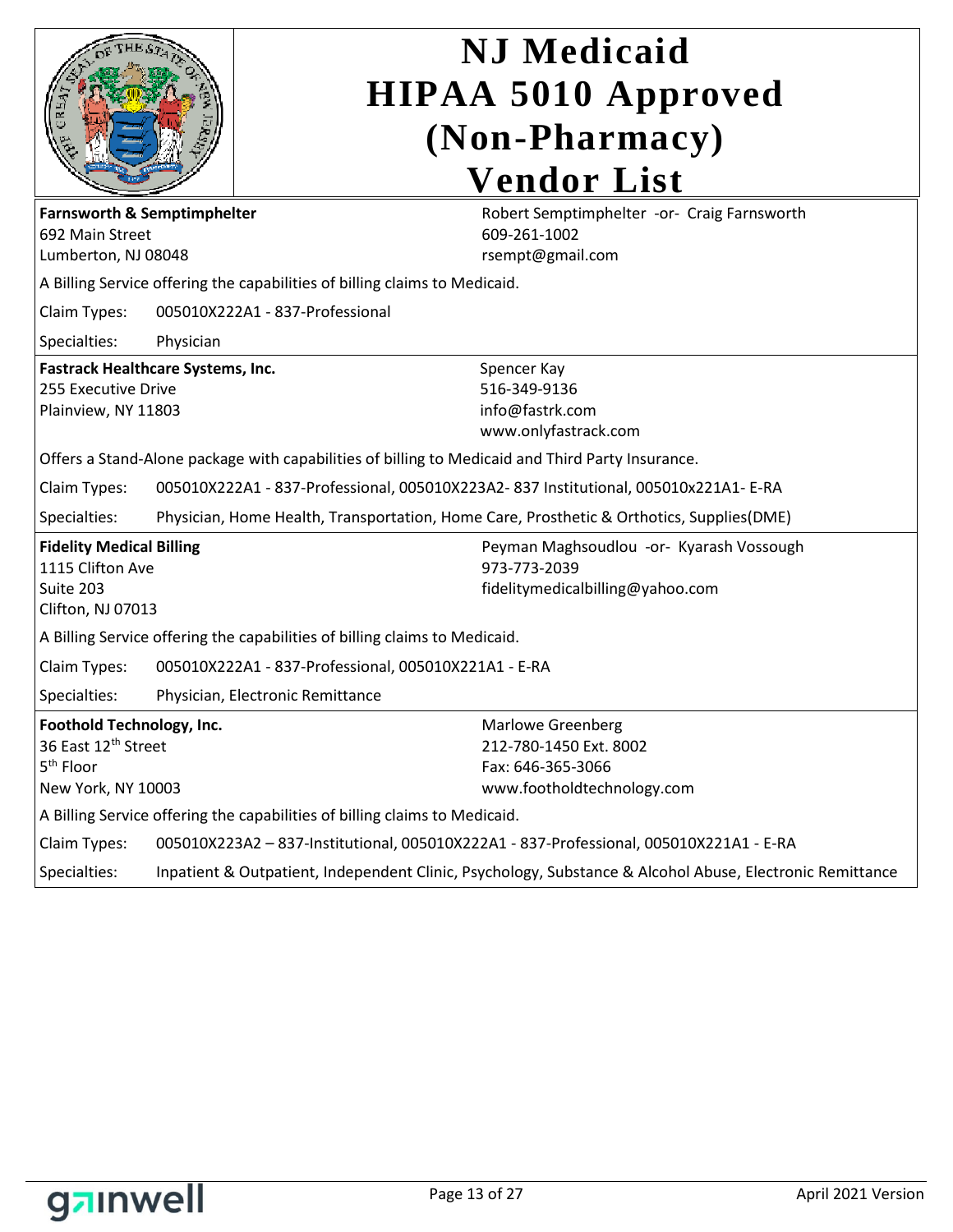

| <b>GAFFEY Healthcare</b><br>3825 Hopyard Road<br>Suite 150<br>Pleasanton, CA 94588<br>Offers a Stand-Alone package with capabilities of billing claims to Medicaid, Medicare NJ Blue Cross/Blue Shield |                                                                                        | Suzanne Dusak -or- Jason Singh -or- Jolane Romero<br>925-266-1800 Ext. 6151, Ext. 6152, Ext. 6154<br>suzanne.dusak@gaffeyhealth.com;<br>jason.singh@gaffeyhealth.com;<br>jolane.romero@gaffeyhealth.com;<br>CM-customerservice@gaffeyhealth.com |
|--------------------------------------------------------------------------------------------------------------------------------------------------------------------------------------------------------|----------------------------------------------------------------------------------------|-------------------------------------------------------------------------------------------------------------------------------------------------------------------------------------------------------------------------------------------------|
| Claim Types:                                                                                                                                                                                           | 005010X222A1 - 837-Professional, 005010X223A2 - 837-Institutional, 005010X221A1 - E-RA |                                                                                                                                                                                                                                                 |
| Specialties:                                                                                                                                                                                           | Physician, Inpatient & Outpatient, Electronic Remittance                               |                                                                                                                                                                                                                                                 |
| Gateway EDI, LLC<br>501 N. Broadway<br>3rd Floor<br>St Louis, MO 63102                                                                                                                                 |                                                                                        | Monica Schaub -or- PE Approval Dept.<br>800-969-3666 Ext. 1208<br>mschaub@gatewayedi.com; peapprovals@gatewayedi.com;<br>eraenrollment@gatewayedi.com                                                                                           |
|                                                                                                                                                                                                        | A Billing Service offering the capabilities of billing claims to Medicaid.             |                                                                                                                                                                                                                                                 |
| Claim Types:                                                                                                                                                                                           | 005010X222A1 - 837-Professional, 005010X221A1 - E-RA                                   |                                                                                                                                                                                                                                                 |
| Specialties:                                                                                                                                                                                           | FQHC, Pathology, Physician, Podiatrist, Radiology, Electronic Remittance               |                                                                                                                                                                                                                                                 |
| <b>Gentiva Business Services</b><br>3903 Northdale Blvd.<br>Suite 100E<br>Tampa, FL 33624                                                                                                              |                                                                                        | Derly Rubish -or- Peggy Bliss<br>813-313-4026<br>derly.rubish@gentiva.com; peggy.bliss@gentiva.com;<br>maria.rubish@gentiva.com; teresa.mack@gentiva.com                                                                                        |
|                                                                                                                                                                                                        | A Billing Service offering the capabilities of billing claims to Medicaid.             |                                                                                                                                                                                                                                                 |
| Claim Types:                                                                                                                                                                                           | 005010X223A2 - 837-Institutional, 005010X221A1 - E-RA                                  |                                                                                                                                                                                                                                                 |
| Specialties:                                                                                                                                                                                           | Home Care, Electronic Remittance                                                       |                                                                                                                                                                                                                                                 |
| GHN - Online, Inc.<br>12655 N. Central Expressway<br>Suite 550<br>Dallas, TX 75243                                                                                                                     |                                                                                        | Deidre Hammond -or- Tim Daffin<br>214-696-5717 Ext. 576<br>dhammond@ghnonline.com; dcox@ghnonline.com;<br>fwatson@ghnonline.com; payers@ghnonline.com                                                                                           |
|                                                                                                                                                                                                        | A Billing Service offering the capabilities of billing claims to Medicaid.             |                                                                                                                                                                                                                                                 |
| Claim Types:                                                                                                                                                                                           | 005010X222A1 - 837-Professional, 005010X221A1 - E-RA                                   |                                                                                                                                                                                                                                                 |
| Specialties:                                                                                                                                                                                           | Physician, Independent Clinic, Independent Lab, Electronic Remittance                  |                                                                                                                                                                                                                                                 |
| <b>Gwynedd Computer Center, Inc.</b><br>607 Swedes Ford Road<br>Frazer, PA 19355                                                                                                                       |                                                                                        | Michael Schneider -or- Chris Schneider<br>610-889-2090<br>gccms@aol.com                                                                                                                                                                         |
|                                                                                                                                                                                                        | A Billing Service with the capability of billing claims to Medicaid.                   |                                                                                                                                                                                                                                                 |
| 005010X222A1 - 837-Professional, 005010X223A2 - 837-Instutitional, 005010X221A1 - E-RA<br>Claim Types:                                                                                                 |                                                                                        |                                                                                                                                                                                                                                                 |
| Specialties:<br>Home Care, Long Term Care, Electronic Remittance                                                                                                                                       |                                                                                        |                                                                                                                                                                                                                                                 |

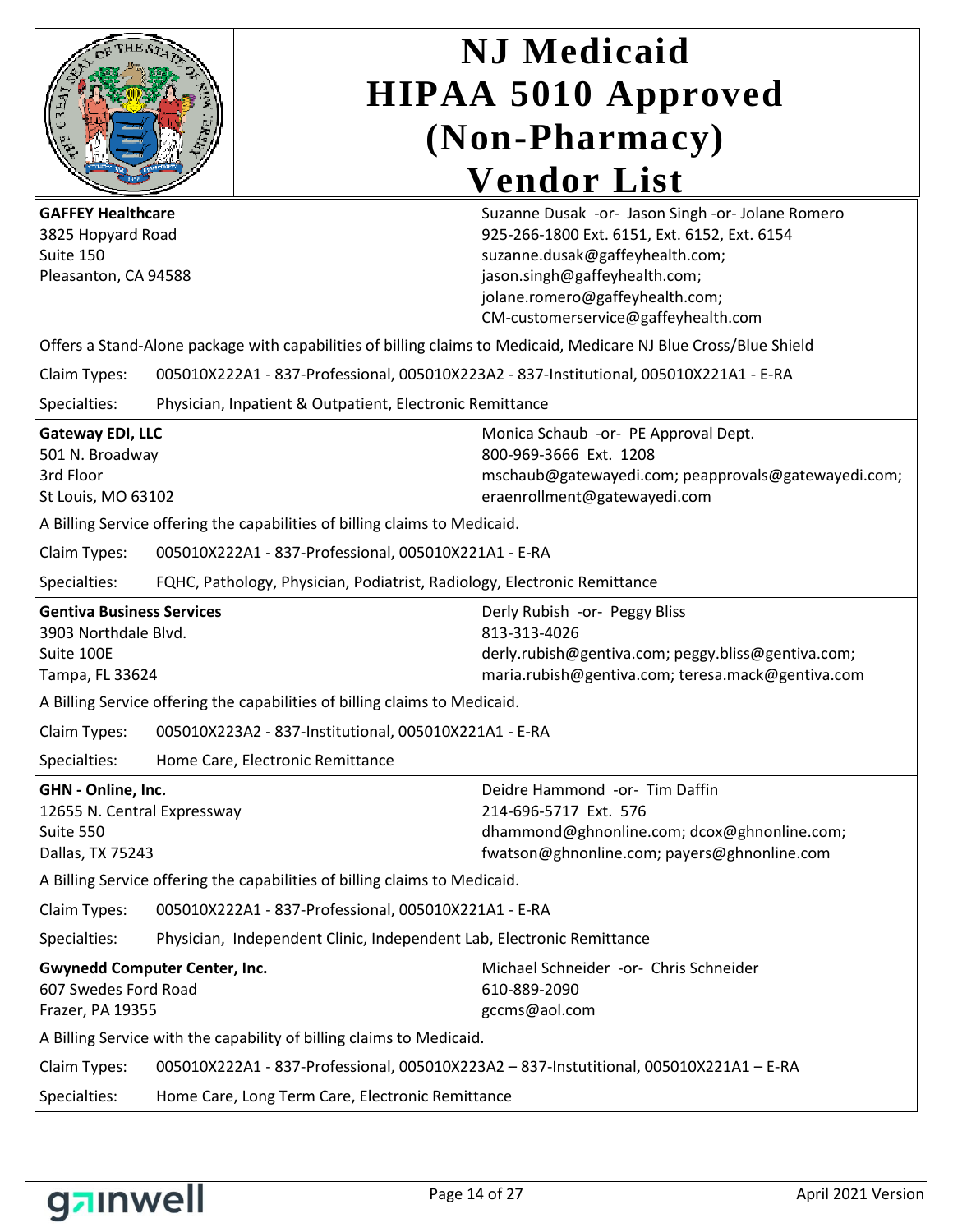|      | OF THE ST | E.   |
|------|-----------|------|
|      |           | ó    |
| GRE) |           | ľдĄ, |
|      |           |      |

| <b>HDX-Healthcare Data Exchange</b><br>51 Valley Stream Parkway<br>Suite H-6<br>Malvern, PA 19355     |                                                                                            | Rajkumar Kapudasi -or- HDX Batch Support Tech<br>610-219-2540<br>rajkumar.kapudasi@siemens.com                             |
|-------------------------------------------------------------------------------------------------------|--------------------------------------------------------------------------------------------|----------------------------------------------------------------------------------------------------------------------------|
| Offers Electronic Remittance.                                                                         |                                                                                            |                                                                                                                            |
| Claim Types:                                                                                          | 005010X221A1 - E-RA                                                                        |                                                                                                                            |
| Specialties:                                                                                          | <b>Electronic Remittance</b>                                                               |                                                                                                                            |
| <b>Health Network Management</b><br>30B Vreeland Road 2nd Floor<br>Florham Park, NJ 07932             |                                                                                            | Danielle Rokosny -or- Sylvia Lopez<br>973-660-9334 Ext. 115<br>drokosny@hnmanagement.com;<br>slopez@hnmanagement.com       |
|                                                                                                       | A Billing Service offering the capabilities of billing claims to Medicaid.                 |                                                                                                                            |
| Claim Types:                                                                                          | 005010X222A1 - 837-Professional, 005010X221A1 - E-RA                                       |                                                                                                                            |
| Specialties:                                                                                          | Physician, Electronic Remittance                                                           |                                                                                                                            |
| <b>Healthcare Business Solutions</b><br>74 Brick Blvd<br>Suite 108, Bldg. 2<br><b>Brick, NJ 08723</b> |                                                                                            | Mary Struthers -or- Michael Struthers<br>732-920-2244<br>mary@hbs.comcastbiz.net;<br>amanda.stewart1@verizon.net           |
|                                                                                                       | A Billing Service offering the capabilities of billing claims to Medicaid.                 |                                                                                                                            |
| Claim Types:                                                                                          | 005010X222A1 - 837-Professional                                                            |                                                                                                                            |
| Specialties:                                                                                          | Physician                                                                                  |                                                                                                                            |
| Healthfusion, Inc.<br>851 NW 45th Street<br>Suite 310<br>Gladstone, MO 64116                          |                                                                                            | Tracy Johnson -or- Patti Brinkmeyer<br>816-891-8444 Ext. 321<br>tjohnson@healthfusion.com;<br>pbrinkmeyer@healthfusion.com |
|                                                                                                       | A Billing Service offering the capabilities of billing claims to Medicaid.                 |                                                                                                                            |
| Claim Types:                                                                                          | 005010X222A1 - 837-Professional, 005010X223A2 - Institutional                              |                                                                                                                            |
| Specialties:                                                                                          | Physician, Hospital, Home Care                                                             |                                                                                                                            |
| <b>Healthmedx, LLC</b><br>5100 N. Centre Drive<br>Ozark, MO 65721                                     |                                                                                            | Jason Mendez -or- Chris Crews<br>417-799-6710<br>jason.mendez@healthmedx.com;<br>chris.crews@healthmedx.com                |
|                                                                                                       | Offers a Stand-Alone software package with the capabilities of billing claims to Medicaid. |                                                                                                                            |
| Claim Types:                                                                                          | 005010X223A2 - Institutional                                                               |                                                                                                                            |
| Specialties:<br>Long Term Care                                                                        |                                                                                            |                                                                                                                            |

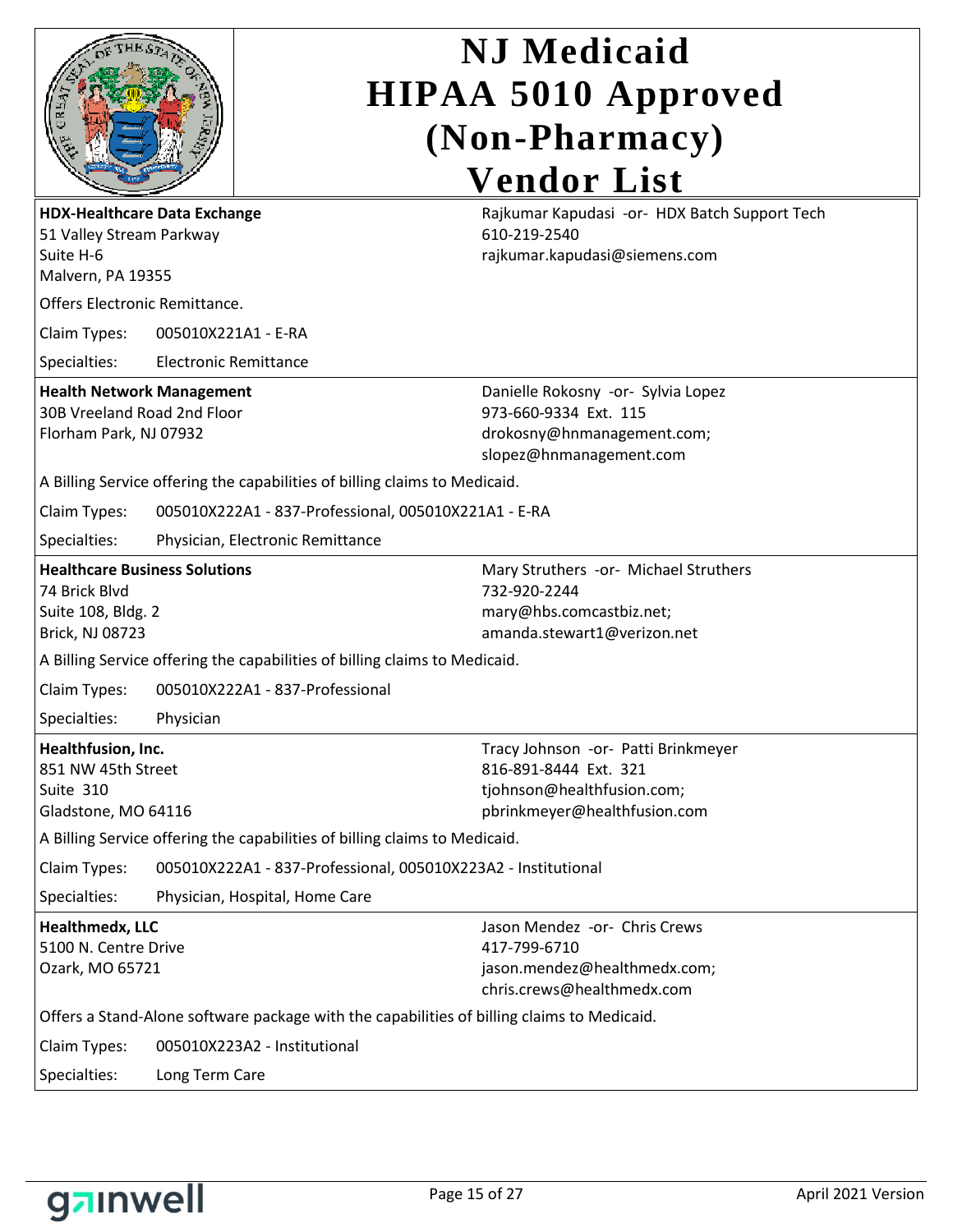|                                                    |             | <b>NJ</b> Medicaid                                                                                                                                                                                                  |  |  |
|----------------------------------------------------|-------------|---------------------------------------------------------------------------------------------------------------------------------------------------------------------------------------------------------------------|--|--|
|                                                    |             | <b>HIPAA 5010 Approved</b>                                                                                                                                                                                          |  |  |
|                                                    |             | (Non-Pharmacy)                                                                                                                                                                                                      |  |  |
|                                                    |             |                                                                                                                                                                                                                     |  |  |
|                                                    |             | <b>Vendor List</b>                                                                                                                                                                                                  |  |  |
| <b>Homecare Homebase</b>                           |             | Ray Zielinski<br>214-239-6716                                                                                                                                                                                       |  |  |
| 6688 North Central Expressway<br><b>Suite 1200</b> |             | rzielinski@hchb.com                                                                                                                                                                                                 |  |  |
| Dallas, TX 75206                                   |             |                                                                                                                                                                                                                     |  |  |
|                                                    |             | Offers a Stand-Alone package with capabilities of billing claims to Medicaid.                                                                                                                                       |  |  |
| Claim Types:                                       |             | 005010X223A2 - 837-Institutional, 005010X222A1 - 837-Professional                                                                                                                                                   |  |  |
| Specialties:                                       |             | Home Care, Home Health                                                                                                                                                                                              |  |  |
| Homecare Systems, Inc.                             |             | Stacy Williams -or- Lynn Schultz                                                                                                                                                                                    |  |  |
| 22 Lynn Drive                                      |             | 973-691-9222                                                                                                                                                                                                        |  |  |
| Andover, NJ 07821                                  |             | lynn@homecaresystems.net; stacy@homecaresystems.net                                                                                                                                                                 |  |  |
|                                                    |             | Offers a Stand-Alone package with capabilities of billing claims to Medicaid.                                                                                                                                       |  |  |
| Claim Types:                                       |             | 005010X223A2 - 837-Institutional                                                                                                                                                                                    |  |  |
| Specialties:                                       |             | Home Health, Medical Day Care                                                                                                                                                                                       |  |  |
| Hospicom                                           |             | Jim Beaseler -or- Jim Beaszler                                                                                                                                                                                      |  |  |
| 41 North 3rd Street<br>Suite 200                   |             | 215-925-5158 Ext. 233<br>jimb@hospicomm.com                                                                                                                                                                         |  |  |
| Philadelphia, PA 19106                             |             |                                                                                                                                                                                                                     |  |  |
|                                                    |             | A Billing Service offering the capabilities of billing claims to Medicaid and other Third Party carriers.                                                                                                           |  |  |
| Claim Types:                                       |             | 005010X223A2 - 837-Institutional, 005010X222A1 - 837-Professional                                                                                                                                                   |  |  |
| Specialties:                                       |             | Long Term Care, Medical Day Care                                                                                                                                                                                    |  |  |
| <b>ICS Software</b>                                |             | Ken Katz -or- Gail                                                                                                                                                                                                  |  |  |
| 3720 Oceanside Road West                           |             | 516-766-2129                                                                                                                                                                                                        |  |  |
| Oceanside, NY 11572                                |             | kenkatz@icssoftware.net; gail@icssoftware.net                                                                                                                                                                       |  |  |
|                                                    |             | Offers a Stand-Alone Software Package with the capability to bill claims to Medicaid and other Third Party Insurors.                                                                                                |  |  |
| Claim Types:                                       |             | 005010X222A1 - 837-Professional                                                                                                                                                                                     |  |  |
| Specialties:                                       |             | Assisted Living, Chiropractor, EPSDT/HealthStart, Hearing Aid, Home Care, Independent Clinic, Independent                                                                                                           |  |  |
|                                                    |             | Laboratory, Medical Day Care, Mid-Level Practioner, Optometrists, Physician, Podiatry, Prosthetic &<br>Orthotics, Psychology, Radiology, Substance & Alcohol Abuse, Supplies (DME), Transportation, Vision (Optical |  |  |
|                                                    | Appliances) |                                                                                                                                                                                                                     |  |  |
| <b>IDX Systems Corporation</b>                     |             | Paula Masterson -or- Tina Felix                                                                                                                                                                                     |  |  |
| 40 IDX Drive                                       |             | 902-883-7550                                                                                                                                                                                                        |  |  |
| South Burlington, VT 05403                         |             | lisa.michel@ge.com; paula.masterson@ge.com;<br>ecommercemail@ge.com; tinafelix@ge.com                                                                                                                               |  |  |
|                                                    |             | Offers either a Billing Service or a Stand-Alone Software Package with the capability to bill claims to NJ Medicaid.                                                                                                |  |  |
| Claim Types:                                       |             | 005010X222A1 - 837-Professional, 005010X223A2 - 837-Institutional, 005010X221A1 - E-RA                                                                                                                              |  |  |
| Specialties:                                       |             | Inpatient, Home Health, Long Term Care, Electronic Remittance                                                                                                                                                       |  |  |

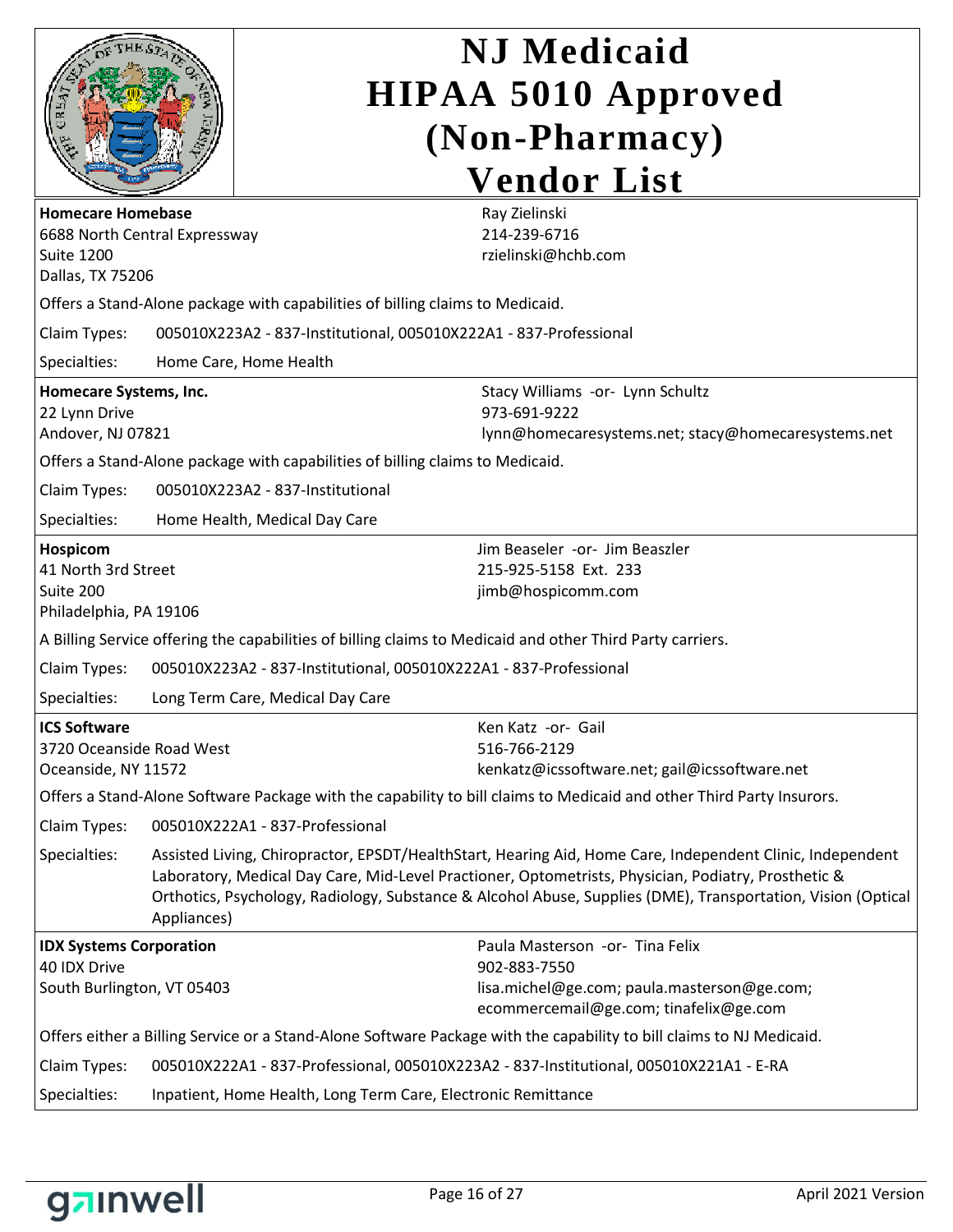|   | OF THE ST | ۹                   |
|---|-----------|---------------------|
| ₽ |           | r<br>릴              |
|   |           | $\hat{\mathcal{S}}$ |
|   |           |                     |

| <b>IHCBS, LLC</b><br>2029 Morris Ave                                                                                                                         |                                                                               | Michael Jovellanos -or- Percy Bahia<br>908-686-3440                                                   |
|--------------------------------------------------------------------------------------------------------------------------------------------------------------|-------------------------------------------------------------------------------|-------------------------------------------------------------------------------------------------------|
| Suite 2                                                                                                                                                      |                                                                               | mjovellanos@ihcbs.com;                                                                                |
| Union, NJ 07083                                                                                                                                              |                                                                               | pbahia@ihcbs.com                                                                                      |
|                                                                                                                                                              | A Billing Service with the capability of billing claims to Medicaid.          |                                                                                                       |
| Claim Types:                                                                                                                                                 | 005010X222A1 - 837-Professional                                               |                                                                                                       |
| Specialties:                                                                                                                                                 | Assisted Living, Home Care, Physician                                         |                                                                                                       |
| <b>Interactive Health Network</b><br>2849 Paces Ferry Road<br>Suite 340<br>Atlanta, GA 30339                                                                 |                                                                               | Anita Andersen -or- Laurie Walling<br>800-321-4191 Ext. 232<br>anita@ihnet.com;<br>lwalling@ihnet.com |
|                                                                                                                                                              | Offers a Stand-Alone package with capabilities of billing claims to Medicaid. |                                                                                                       |
| Claim Types:                                                                                                                                                 | 005010X223A1 - 837-Instutitional                                              |                                                                                                       |
| Specialties:                                                                                                                                                 | Long Term Care                                                                |                                                                                                       |
| <b>Keane Care</b><br>100 City Square<br>Boston, MA 02129                                                                                                     |                                                                               | Robbin Diblasi<br>877-393-6965<br>robbin_l_diblasi@keane.com                                          |
|                                                                                                                                                              | Offers a Stand-Alone package with capabilities of billing claims to Medicaid. |                                                                                                       |
| Claim Types:                                                                                                                                                 | 005010X223A1 - 837-Instutitional                                              |                                                                                                       |
| Specialties:                                                                                                                                                 | Long Term Care                                                                |                                                                                                       |
| Keane Care, Inc. (Comp Care)<br>8383 158th Avenue N.E.<br>Redmonde, WA 98052                                                                                 |                                                                               | Cindy Ford -or- Suzy Greenly<br>877-393-6965<br>cynthia.ford@keane.com; susan.greenly@keane.com       |
| Offers both a Billing Service and a Stand-Alone Software Package with capabilities of billing claims to Medicare, Medicaid and<br>some Third Party Insurors. |                                                                               |                                                                                                       |
| Claim Types:                                                                                                                                                 | 005010X223A2 - 837-Institutional                                              |                                                                                                       |
| Specialties:                                                                                                                                                 | Long Term Care                                                                |                                                                                                       |
| <b>MD Officecare</b><br>1967 Oak Tree Road<br>Edison, NJ 08820                                                                                               |                                                                               | Jas Kaur -or- Dawn Dubois<br>732-744-2700<br>jas@mdoffice.com; dawn@mdoffice.com                      |
|                                                                                                                                                              | Offers a Stand-Alone package with capabilities of billing claims to Medicaid. |                                                                                                       |
| Claim Types:                                                                                                                                                 | 005010X222A1 - 837-Professional                                               |                                                                                                       |
| Specialties:                                                                                                                                                 | Physician                                                                     |                                                                                                       |

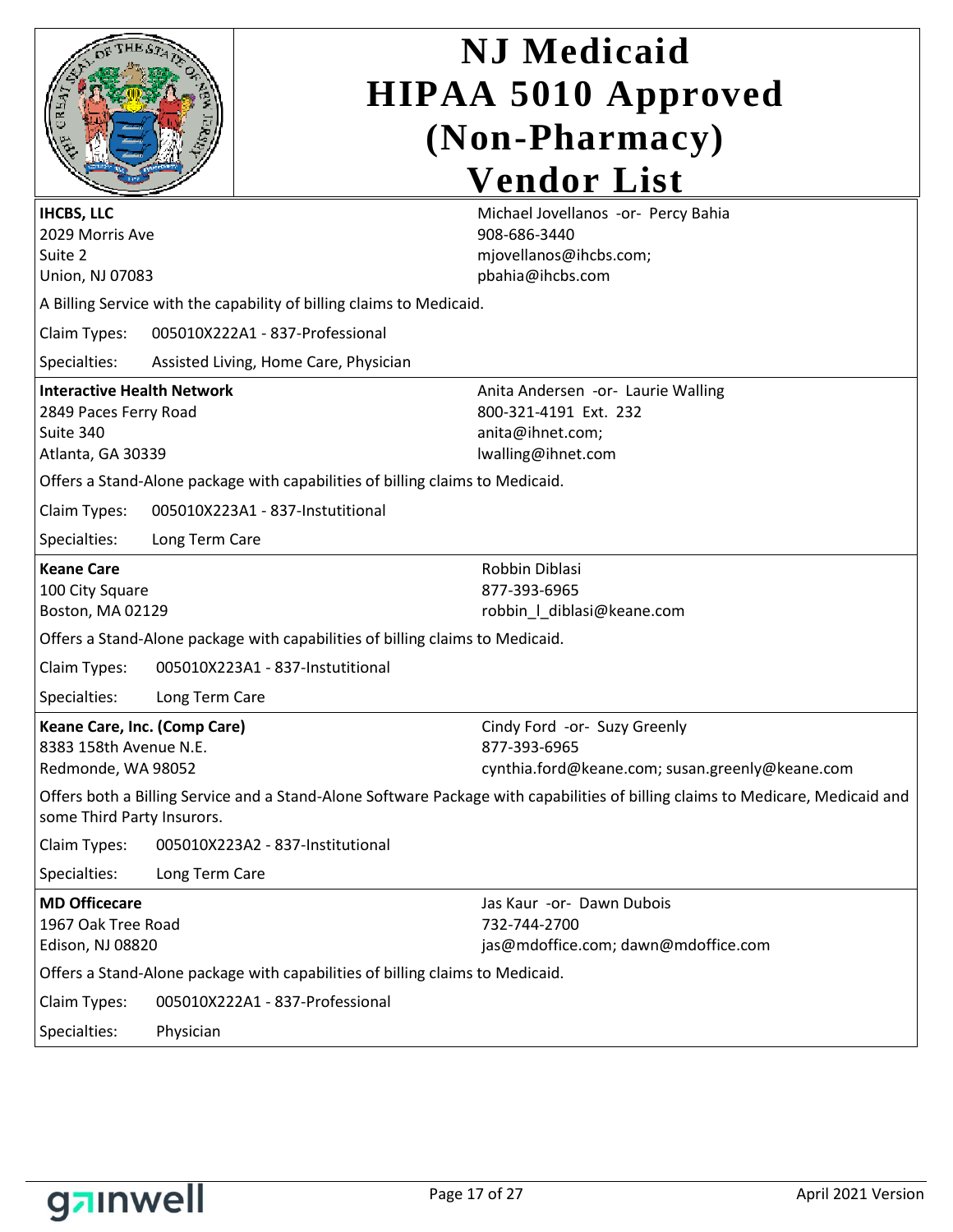| Med. Management & Claims Svc.<br>307 Main Street<br>Lakewood, NJ 08701<br>Claim Types:                                                                                                                                                                            |                                                                                                                                                                                                                                                                                                                                                 | <b>NJ</b> Medicaid<br><b>HIPAA 5010 Approved</b><br>(Non-Pharmacy)<br><b>Vendor List</b><br>Mr. Y Miller<br>732-367-1235<br>mmcmedical@yahoo.com<br>A Billing Service offering the capabilities of billing claims to Medicaid.<br>005010X222A1 - 837-Professional |  |
|-------------------------------------------------------------------------------------------------------------------------------------------------------------------------------------------------------------------------------------------------------------------|-------------------------------------------------------------------------------------------------------------------------------------------------------------------------------------------------------------------------------------------------------------------------------------------------------------------------------------------------|-------------------------------------------------------------------------------------------------------------------------------------------------------------------------------------------------------------------------------------------------------------------|--|
| Specialties:                                                                                                                                                                                                                                                      |                                                                                                                                                                                                                                                                                                                                                 | Home Care, Physician, Podiatry                                                                                                                                                                                                                                    |  |
| <b>Medassets (Formerly Xactimed)</b><br>Marlon Boleware -or- Tim Nguyen<br>5556 Tennyson Parkway<br>214-382-2317<br>Suite 200<br>payerrelation@medassets.com;<br>clearinghouse@medassets.com; bliner@medassets.com;<br>Plano, TX 75024<br>timnguyen@medassets.com |                                                                                                                                                                                                                                                                                                                                                 |                                                                                                                                                                                                                                                                   |  |
|                                                                                                                                                                                                                                                                   |                                                                                                                                                                                                                                                                                                                                                 | A Billing Service offering the capabilities of billing claims to Medicaid.                                                                                                                                                                                        |  |
| Claim Types:                                                                                                                                                                                                                                                      | 005010X222A1 - 837-Professional, 005010X223A2 - 837-Institutional                                                                                                                                                                                                                                                                               |                                                                                                                                                                                                                                                                   |  |
| Specialties:                                                                                                                                                                                                                                                      | Assisted Living, Chiropractor, EPSDT/HealthStart, Hearing Aid, Home Care, Independent Clinic, Independent<br>Laboratory, Medical Day Care, Mid-Level Practioner, Optometrists, Physician, Podiatry, Prosthetic &<br>Orthotics, Psychology, Radiology, Substance & Alcohol Abuse, Supplies (DME), Transportation, Vision<br>(Optical Appliances) |                                                                                                                                                                                                                                                                   |  |
| <b>Medical Billing Professionals</b>                                                                                                                                                                                                                              |                                                                                                                                                                                                                                                                                                                                                 | Steven Zats -or- Carin                                                                                                                                                                                                                                            |  |
| 78 Bayhill Circle                                                                                                                                                                                                                                                 |                                                                                                                                                                                                                                                                                                                                                 | 610-792-8819                                                                                                                                                                                                                                                      |  |
| Royersford, PA 19468                                                                                                                                                                                                                                              |                                                                                                                                                                                                                                                                                                                                                 | steven@mbpros.com; info@mbpros.com                                                                                                                                                                                                                                |  |
| Claim Types:                                                                                                                                                                                                                                                      |                                                                                                                                                                                                                                                                                                                                                 | A Billing Service offering the capabilities of billing claims to Medicaid.<br>005010X222A1 - 837-Professional                                                                                                                                                     |  |
|                                                                                                                                                                                                                                                                   |                                                                                                                                                                                                                                                                                                                                                 |                                                                                                                                                                                                                                                                   |  |
| Specialties:                                                                                                                                                                                                                                                      |                                                                                                                                                                                                                                                                                                                                                 | Chiropractor, Physician                                                                                                                                                                                                                                           |  |
| <b>Medical Claim Corporation</b><br>88 Valley Street                                                                                                                                                                                                              |                                                                                                                                                                                                                                                                                                                                                 | Enrollment -or- Megan Saundry<br>888-499-5465 Ext. 4                                                                                                                                                                                                              |  |
| Bristol, CT 06010                                                                                                                                                                                                                                                 |                                                                                                                                                                                                                                                                                                                                                 | setup@mdol.com; msaundry@mdol.com                                                                                                                                                                                                                                 |  |
|                                                                                                                                                                                                                                                                   |                                                                                                                                                                                                                                                                                                                                                 | A Billing Service offering the capabilities of billing claims to Medicare and Medicaid.                                                                                                                                                                           |  |
| Claim Types:                                                                                                                                                                                                                                                      |                                                                                                                                                                                                                                                                                                                                                 | 005010X222A1 - 837-Professional                                                                                                                                                                                                                                   |  |
| Specialties:                                                                                                                                                                                                                                                      |                                                                                                                                                                                                                                                                                                                                                 | Physician, Chiropractor, Radiology, Pediatrics, Transportation                                                                                                                                                                                                    |  |
| <b>Medical Financial Services</b><br>94 East Water Street<br>Toms River, NJ 08753                                                                                                                                                                                 |                                                                                                                                                                                                                                                                                                                                                 | Pam McCabe<br>732-349-3838<br>medfinpamv@comcast.net<br>A Billing Service offering the capabilities of billing claims to Medicare and Medicaid.                                                                                                                   |  |
| Claim Types:                                                                                                                                                                                                                                                      |                                                                                                                                                                                                                                                                                                                                                 |                                                                                                                                                                                                                                                                   |  |
| Specialties:                                                                                                                                                                                                                                                      | 005010X222A1 - 837-Professional, 005010X221A1 - E-RA                                                                                                                                                                                                                                                                                            |                                                                                                                                                                                                                                                                   |  |
| Home Care, Physician, Radiology, Electronic Remittance                                                                                                                                                                                                            |                                                                                                                                                                                                                                                                                                                                                 |                                                                                                                                                                                                                                                                   |  |

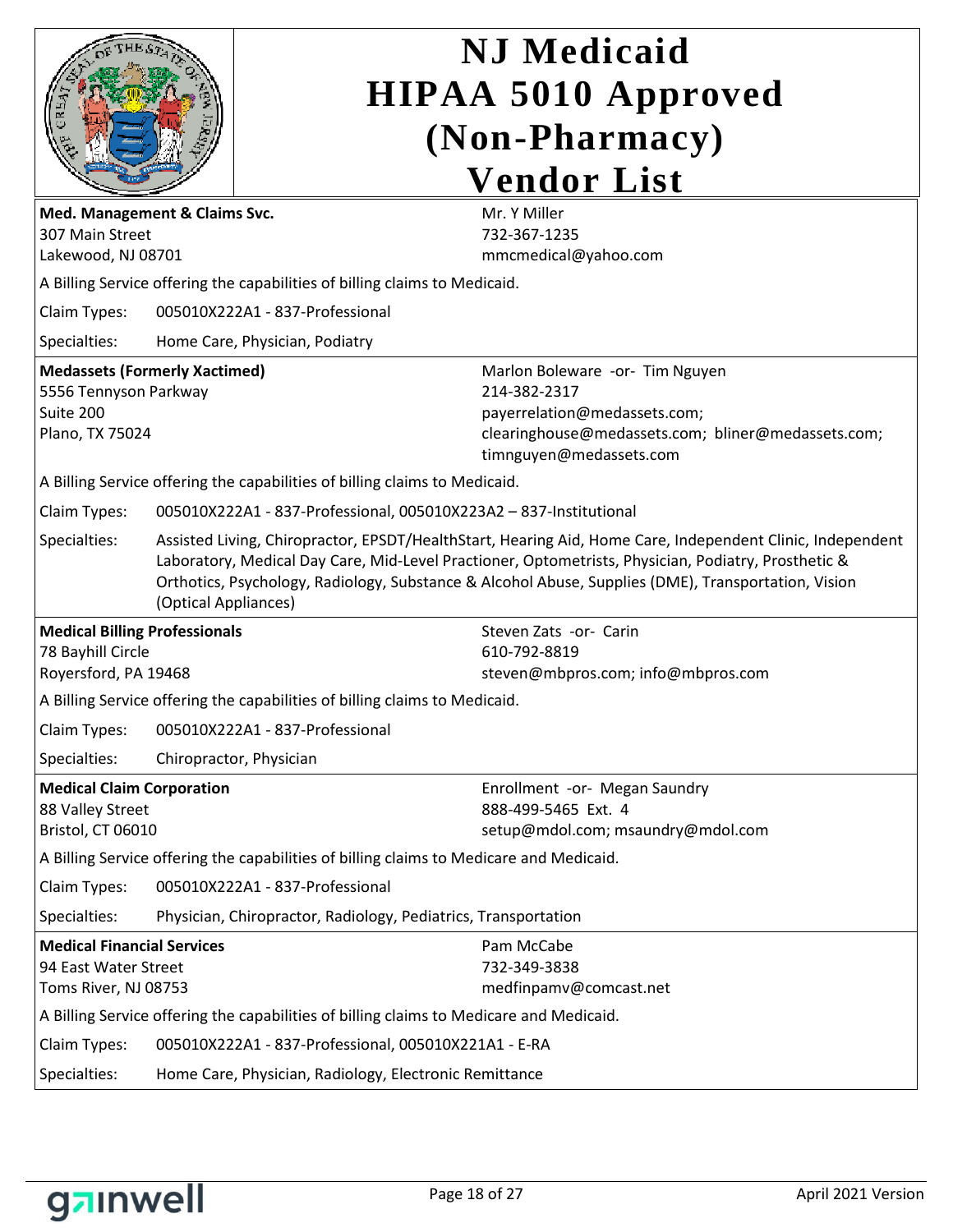

| <b>Medical Transcript. Bill Corp.</b><br>7 Clyde Road<br>Suite 201<br>Somerset, NJ 08873                                                                                                                                                         |                                                                                         | Loraine Goetsch -or- Mona Patni<br>732-873-5133 Ext. 117<br>enrollment@mtbc.com;<br>5010_a@mtbc.com                  |
|--------------------------------------------------------------------------------------------------------------------------------------------------------------------------------------------------------------------------------------------------|-----------------------------------------------------------------------------------------|----------------------------------------------------------------------------------------------------------------------|
|                                                                                                                                                                                                                                                  | A Billing Service offering the capabilities of billing claims to Medicare and Medicaid. |                                                                                                                      |
| Claim Types:                                                                                                                                                                                                                                     | 005010X222A1 - 837-Professional                                                         |                                                                                                                      |
| Specialties:                                                                                                                                                                                                                                     | Physician, Podiatry, Supplies (DME)                                                     |                                                                                                                      |
| <b>Medimax Group, Inc.</b><br>22 Meridian Road<br>Suite 7<br>Edison, NJ 08820<br>A Billing Service offering the capabilities of billing claims to Medicare and Medicaid.<br>Claim Types:<br>005010X222A1 - 837-Professional, 005010X221A1 - E-RA |                                                                                         | Yogini Rathore -or- Rohit Gupta<br>732-321-1100<br>yogini.rathore@mgibilling.com;<br>rohit.gupta@mgibilling.com      |
| Specialties:                                                                                                                                                                                                                                     | Physician, Podiatry, Electronic Remittance                                              |                                                                                                                      |
| <b>MS Health Software</b><br>128 Willow Grove Street<br>Hackettstown., NJ 07840                                                                                                                                                                  |                                                                                         | Michael Sedita -or- Dorothy Higgins<br>908-850-5564 Ext. 107<br>mikes@mshealth.com; dollyh@mshealth.com              |
|                                                                                                                                                                                                                                                  | Offers a Stand-Alone Software Package with the capability to bill claims to Medicaid.   |                                                                                                                      |
| Claim Types:                                                                                                                                                                                                                                     | 005010X222A1 - 837-Professional                                                         |                                                                                                                      |
| Specialties:                                                                                                                                                                                                                                     | Independent Clinic, Home Care                                                           |                                                                                                                      |
| <b>Muka Development Group, LLC</b><br>303 West Main Street<br>3rd Floor<br>Freehold, NJ 07728                                                                                                                                                    |                                                                                         | Magda Muka<br>732-866-8686<br>mukagroup@cs.com                                                                       |
|                                                                                                                                                                                                                                                  | Offers a Stand-Alone Software Package with the capability to bill claims to Medicaid.   |                                                                                                                      |
| Claim Types:                                                                                                                                                                                                                                     | 005010X222A1 - 837-Professional                                                         |                                                                                                                      |
| Specialties:                                                                                                                                                                                                                                     | Independent Clinic                                                                      |                                                                                                                      |
| <b>National Care Systems</b><br>170 53rd Street<br>3 Floor<br>Brooklyn, NY 11232                                                                                                                                                                 |                                                                                         | David Kline<br>718-765-0458 Ext. 02<br>dkleinii@cs.com                                                               |
|                                                                                                                                                                                                                                                  |                                                                                         | Offers a Stand-Alone Software Package with the capability to bill claims to Medicaid and other Third Party Insurors. |
| Claim Types:<br>005010X223A2 - 837-Institutional                                                                                                                                                                                                 |                                                                                         |                                                                                                                      |
| Specialties:<br>Long Term Care                                                                                                                                                                                                                   |                                                                                         |                                                                                                                      |

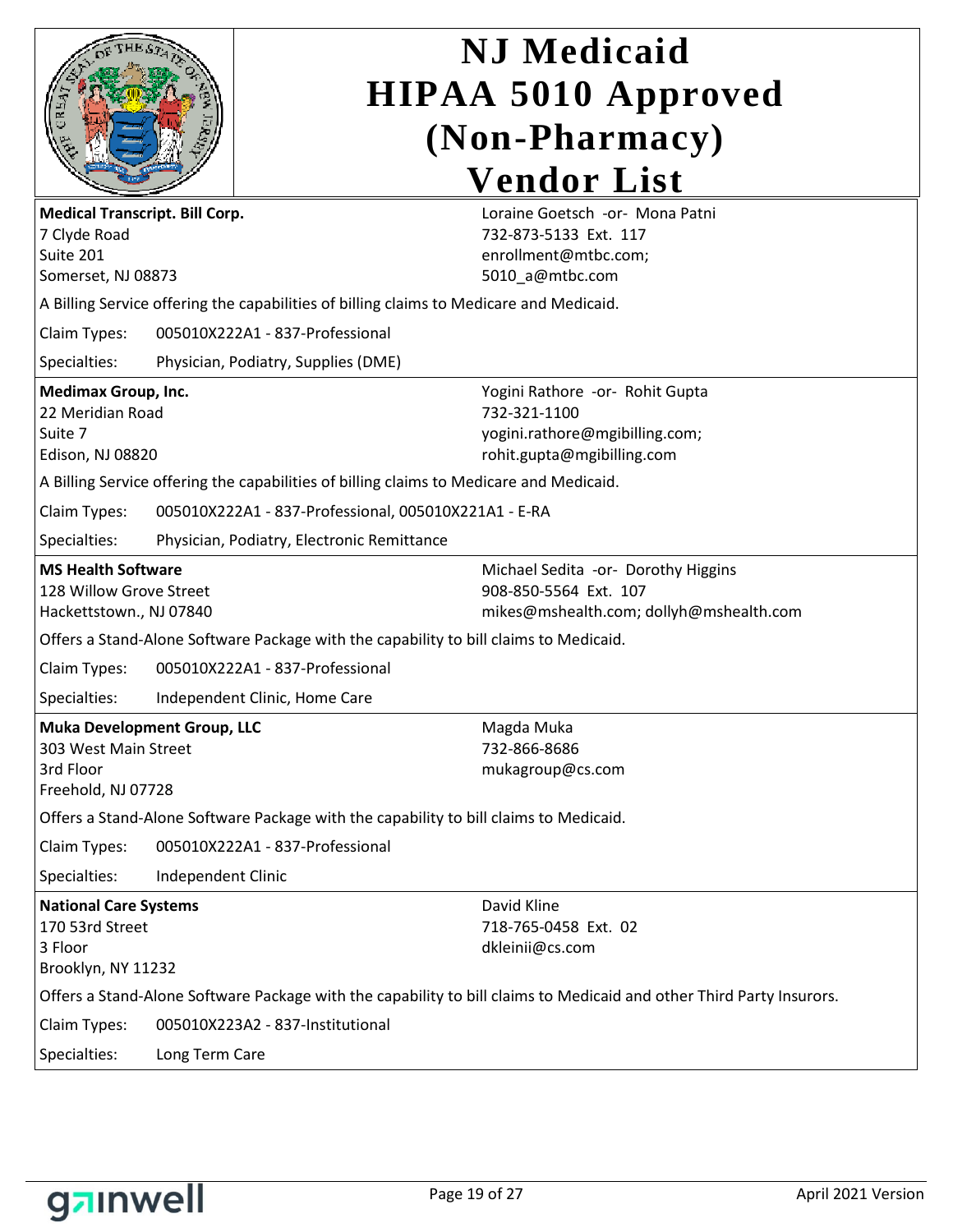

| <b>NDC DBA Relayhealth</b><br>5455 W. 86 <sup>th</sup> Street<br>Suite 204<br>Indianapolis, IN 46268 |                                                                                        | Patti Yont -or- Jean Sloan<br>317-471-0401<br>dbqtsheenrollments@relayhealth.com;<br>patricia.dale@relayhealth.com;<br>jean.sloan@relayhealth.com |  |
|------------------------------------------------------------------------------------------------------|----------------------------------------------------------------------------------------|---------------------------------------------------------------------------------------------------------------------------------------------------|--|
|                                                                                                      | A Billing Service offering the capabilities of billing claims to Medicaid.             |                                                                                                                                                   |  |
| Claim Types:                                                                                         |                                                                                        | 005010X223A2 - 837-Institutional, 005010X222A1 - 837-Professional, 005010X221A1 - E-RA                                                            |  |
| Specialties:                                                                                         | Optical Appliance, Electronic Remittance                                               | Hospital, Freestanding ESRD, Assisted Living, Residential Treatment Center, Transportation, Home Care,                                            |  |
| <b>Netsmart Technologies</b><br>3500 Sunrise Highway<br>Suite D122<br>Great River, NY 11739          |                                                                                        | <b>Tony Schmitt</b><br>631-969-7302<br>tschmitt@ntst.com                                                                                          |  |
|                                                                                                      | Offers a Stand-Alone Software Package with the capability to bill claims to Medicaid.  |                                                                                                                                                   |  |
| Claim Types:                                                                                         | 005010X222A1 - 837-Professional, 005010X223A2 - 837-Institutional, 005010X221A1 - E-RA |                                                                                                                                                   |  |
| Specialties:                                                                                         | Independent Clinic, Home Care, Home Health, Electronic Remittance                      |                                                                                                                                                   |  |
| Omnisys, Inc.<br>501 Air Park Ave<br>Greenville, TX 75402                                            |                                                                                        | Teresa Weise -or- Kelly Dixon<br>903-455-0461 Ext. 2055<br>teresa_weise@omnisys-llc.com;<br>scott_melton@omnisys-llc.com                          |  |
|                                                                                                      | A Billing Service offering the capabilities of billing claims to Medicaid.             |                                                                                                                                                   |  |
| Claim Types:                                                                                         | 005010X222A1 - 837-Professional                                                        |                                                                                                                                                   |  |
| Specialties:<br>Supplies (DME)                                                                       |                                                                                        |                                                                                                                                                   |  |
| Optimus EMR, Inc.<br>17802 Sky Park Circle<br>Suite 105<br>Irvine, CA 92614                          |                                                                                        | Wendy Mooney -or- Craig Griffin<br>888-617-2457 Ext. 220<br>wmooney@optimusemr.com;<br>cgriffin@optimusemr.com                                    |  |
|                                                                                                      | Offers a Stand-Alone Software Package with the capability to bill claims to Medicaid.  |                                                                                                                                                   |  |
| Claim Types:                                                                                         | 005010X223A2 - 837-Institutional                                                       |                                                                                                                                                   |  |
| Specialties:                                                                                         | Long Term Care                                                                         |                                                                                                                                                   |  |
| <b>Pilla Billing Services</b><br>75 Manheim Avenue<br>P.O. Box 711<br>Bridgeton, NJ 08302            |                                                                                        | Betty Gandy -or- Helen Pilla<br>856-451-9395<br>pbs711@comcast.net                                                                                |  |
|                                                                                                      | A Billing Service offering the capabilities of billing claims to Medicaid.             |                                                                                                                                                   |  |
| 005010X222A1-837-Professional<br>Claim Types:                                                        |                                                                                        |                                                                                                                                                   |  |
| Specialties:<br>Physician, Podiatry                                                                  |                                                                                        |                                                                                                                                                   |  |

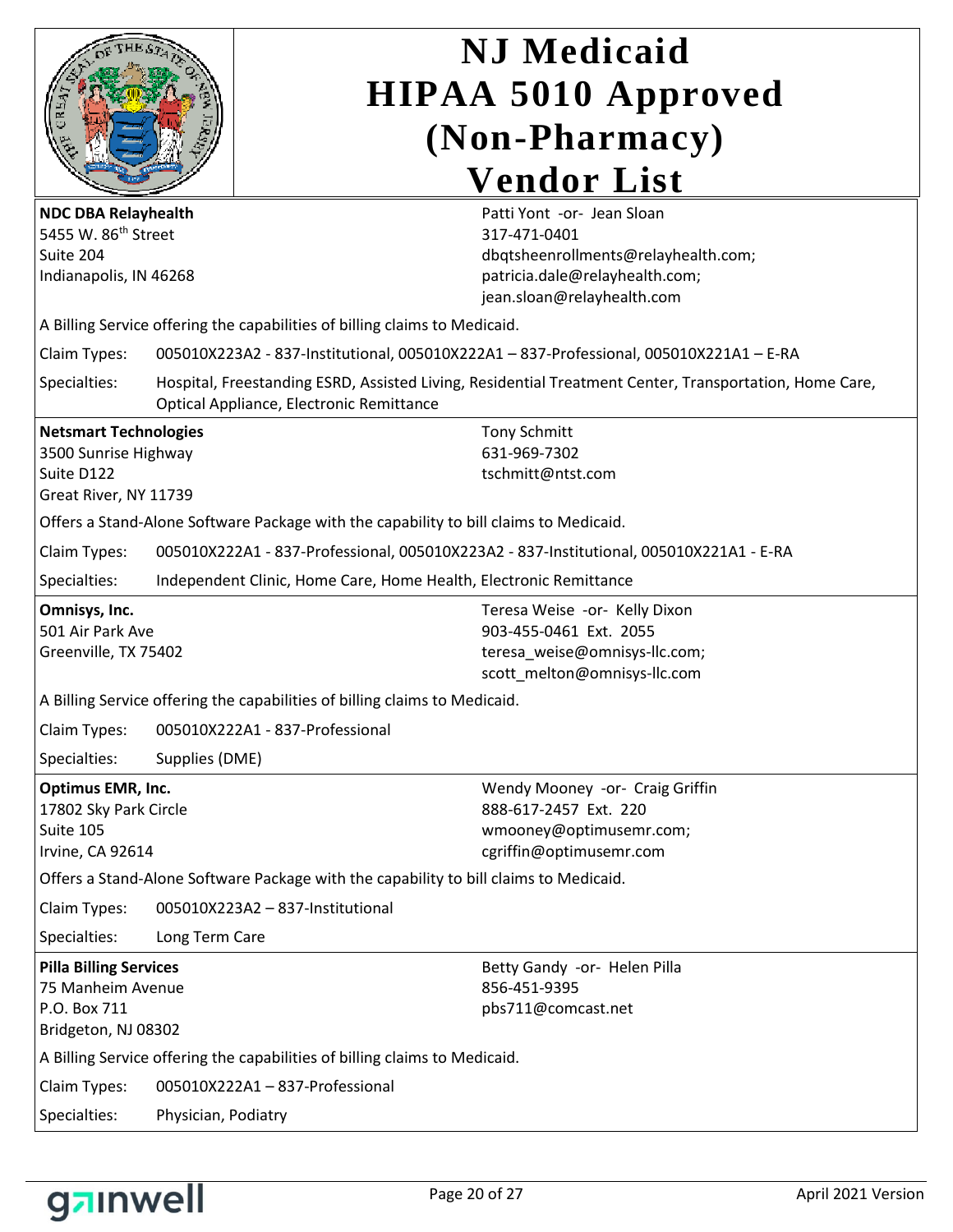|                                                                                                   |                | <b>NJ</b> Medicaid<br><b>HIPAA 5010 Approved</b>                                                                                                                |  |  |
|---------------------------------------------------------------------------------------------------|----------------|-----------------------------------------------------------------------------------------------------------------------------------------------------------------|--|--|
|                                                                                                   |                |                                                                                                                                                                 |  |  |
|                                                                                                   |                | (Non-Pharmacy)                                                                                                                                                  |  |  |
|                                                                                                   |                | <b>Vendor List</b>                                                                                                                                              |  |  |
| <b>Point Click Care</b><br>5115 Excelsior Blvd.<br>Suite 123<br>Minneapolis, MN 55416             |                | Paul Mason<br>905-858-8885 Ext. 307<br>paul.m@pointclickcare.com                                                                                                |  |  |
|                                                                                                   |                | Offers a Stand-Alone Software Package with the capability to bill claims to Medicaid.                                                                           |  |  |
| Claim Types:                                                                                      |                | 005010X223A2 - 837-Instutional                                                                                                                                  |  |  |
| Specialties:                                                                                      | Long Term Care |                                                                                                                                                                 |  |  |
| <b>Porteck Corp.</b><br>300 Jericho Quadrangle<br>Suite 320<br>Jericho,, NY 11753                 |                | Kanan Barot<br>516-874-8135<br>kbarot@porteck.com                                                                                                               |  |  |
|                                                                                                   |                | A Billing Service offering the capabilities of billing claims to Medicaid.                                                                                      |  |  |
| Claim Types:                                                                                      |                | 005010X222A1 - 837-Professional                                                                                                                                 |  |  |
| Specialties:                                                                                      | Physician      |                                                                                                                                                                 |  |  |
| <b>Practice Insight, LLC</b><br>1 Greenway Plaza<br>Suite 350<br>Houston, TX 77046                |                | Kenyatta Hill -or- Rachael Manning-Phil<br>713-333-6000 Ext. 7302<br>enrollment@practiceinsight.net; khill@practiceinsight.net;<br>rmanning@practiceinsight.net |  |  |
|                                                                                                   |                | A Billing Service offering the capabilities of billing claims to Medicaid.                                                                                      |  |  |
| Claim Types:                                                                                      |                | 005010X222A1 - 837-Professional, 005010X221A1 - E-RA                                                                                                            |  |  |
| Specialties:                                                                                      |                | Physician, Independent Clinic, Podiatry, Supplies (DME), Electronic Remittance                                                                                  |  |  |
| <b>Pre-Billing Consultants, Inc.</b><br>66 West Gilbert Street<br>2nd Floor<br>Red Bank, NJ 07701 |                | Electa Sansevero -or- Mina Fakhri<br>732-212-0051 Ext. 210<br>esansevero@grouppbc.com;<br>mfakhri@ppenet.com                                                    |  |  |
| A Billing Service offering the capabilities of billing claims to Medicaid.                        |                |                                                                                                                                                                 |  |  |
| Claim Types:                                                                                      |                | 005010X222A1 - 837-Professional, 005010X221A1 - E-RA                                                                                                            |  |  |
| Specialties:                                                                                      |                | Physician, Electronic Remittance                                                                                                                                |  |  |
| <b>ProClaim Billing Ctr, LLC</b><br>380 Broad Ave.<br>Suite 1m<br>Englewood, NJ 07631             |                | Isidore Lakes -or- Mobile Phone<br>201-759-5268<br>izzlaks@yahoo.com;<br>i.laks@verizon.net                                                                     |  |  |
|                                                                                                   |                | A Billing Service with the capability of billing claims to Medicaid.                                                                                            |  |  |
| Claim Types:                                                                                      |                | 005010X222A1 - 837-Professional, 005010X221A1 - E-RA                                                                                                            |  |  |
| Specialties:<br>Physician, Podiatry, Electronic Remittance                                        |                |                                                                                                                                                                 |  |  |

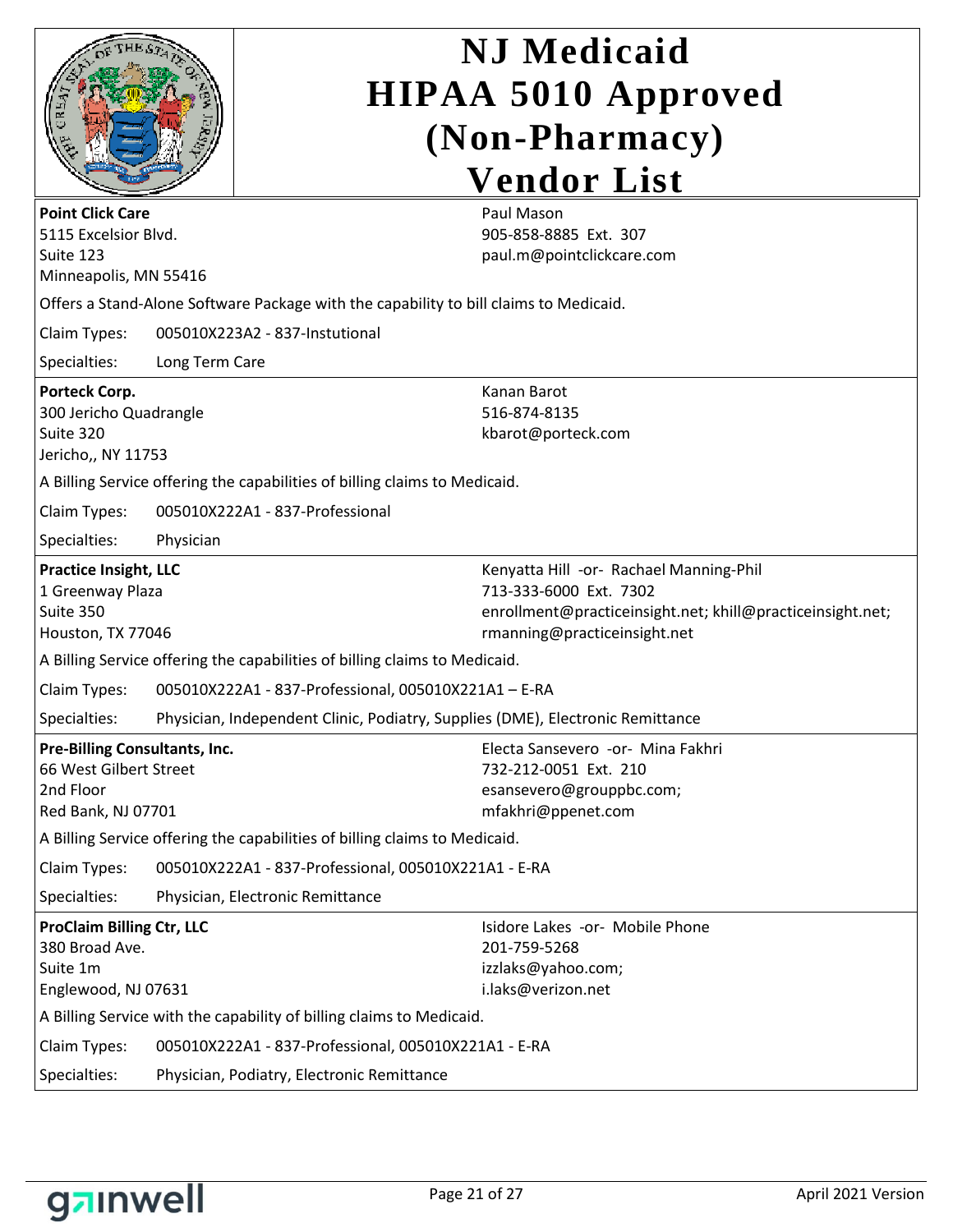|                                                                                                 |                                                                      | <b>NJ</b> Medicaid<br><b>HIPAA 5010 Approved</b>                                                                          |  |  |
|-------------------------------------------------------------------------------------------------|----------------------------------------------------------------------|---------------------------------------------------------------------------------------------------------------------------|--|--|
|                                                                                                 |                                                                      | (Non-Pharmacy)                                                                                                            |  |  |
|                                                                                                 |                                                                      |                                                                                                                           |  |  |
|                                                                                                 |                                                                      | <b>Vendor List</b>                                                                                                        |  |  |
| Providence Management, Inc.<br>560 N.Rt. 73<br>West Berlin, NJ 08091                            |                                                                      | Tara Kowalewski -or- Therese Jarsen<br>856-753-0913<br>tarako0318@comcast.net; theresej2323@comcast.net                   |  |  |
|                                                                                                 | A Billing Service with the capability of billing claims to Medicaid. |                                                                                                                           |  |  |
| Claim Types:                                                                                    |                                                                      | 005010X222A1 - 837-Professional                                                                                           |  |  |
| Specialties:                                                                                    | Physician, Podiatry                                                  |                                                                                                                           |  |  |
| <b>Public Consulting Group, Inc.</b><br>104 Carnegie Center<br>Suite 101<br>Princeton, NJ 08540 |                                                                      | Tony Thomas -or- Jessica Rod<br>813-926-1949<br>tthomas@pcgus.com; njsemi@pcgus.com;<br>jrod@pcgus.com                    |  |  |
|                                                                                                 |                                                                      | A Billing Service with the capability of billing claims to Medicaid.                                                      |  |  |
| Claim Types:                                                                                    |                                                                      | 005010X222A1 - 837-Professional, 005010X221A1 - E-RA                                                                      |  |  |
| Specialties:                                                                                    |                                                                      | Rehabilitation, Electronic Remittance                                                                                     |  |  |
| Qualifacts Systems, Inc.<br>200 2nd Ave, South<br>Nashville, TN 37201                           |                                                                      | Travis Craig -or- Jerry Winkler<br>615-493-5440<br>travis.craig@qualifacts.com; jerry.winkler@qualifacts.com              |  |  |
|                                                                                                 |                                                                      | Offers a Stand-Alone Software Package with the capability to bill claims to Medicaid.                                     |  |  |
| Claim Types:                                                                                    |                                                                      | 005010X222A1 - 837-Professional, 005010X221A1 - E-RA                                                                      |  |  |
| Specialties:                                                                                    |                                                                      | Independent Clinic, Electronic Remittance                                                                                 |  |  |
| Quadax, Inc.<br>7500 Old Oak Blvd.<br>Middleburg Heights, OH 44130                              |                                                                      | Margo McCarthy -or- Matt Andel<br>440-777-6300 Ext. 2346 -or- Ext. 2348<br>margomccarthy@quadax.com; mattandel@quadax.com |  |  |
|                                                                                                 |                                                                      | A Billing Service with the capability of billing claims to Medicaid.                                                      |  |  |
| Claim Types:                                                                                    |                                                                      | 005010X222A1 - 837-Professional, 005010X221A1 - E-RA                                                                      |  |  |
| Specialties:                                                                                    |                                                                      | Independent Lab, Electronic Remittance                                                                                    |  |  |
| <b>Quality Systems, Inc.</b><br>18111 Von Karman Ave.<br>Suite 600<br>Irvine, CA 92612          |                                                                      | Adam Trimeloni -or- Anthony Kane<br>949-255-2600 Ext. 5685<br>atrimeloni@qsii.com;<br>akane@qsii.com                      |  |  |
|                                                                                                 |                                                                      | A Billing Service with the capability of billing claims to Medicaid.                                                      |  |  |
| Claim Types:                                                                                    |                                                                      | 005010X224A2 - 837-Dental, 005010X221A1 - E-RA                                                                            |  |  |
| Specialties:                                                                                    |                                                                      | Dental, Electronic Remittance                                                                                             |  |  |

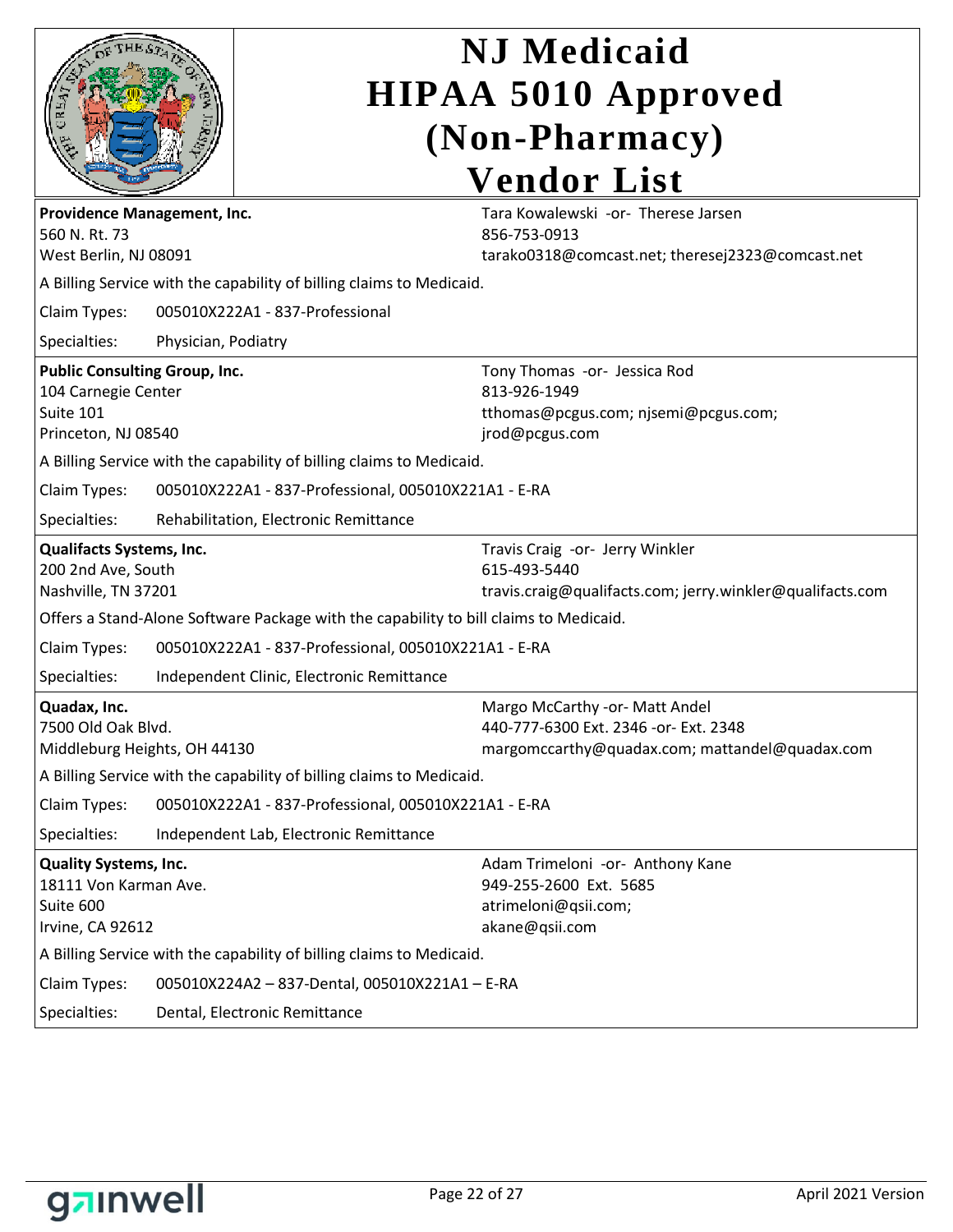|                                                                                            |                                                                                        |                                                                                          | <b>NJ</b> Medicaid                                                                                                                                           |  |  |
|--------------------------------------------------------------------------------------------|----------------------------------------------------------------------------------------|------------------------------------------------------------------------------------------|--------------------------------------------------------------------------------------------------------------------------------------------------------------|--|--|
|                                                                                            |                                                                                        |                                                                                          | <b>HIPAA 5010 Approved</b>                                                                                                                                   |  |  |
|                                                                                            |                                                                                        | (Non-Pharmacy)                                                                           |                                                                                                                                                              |  |  |
|                                                                                            |                                                                                        |                                                                                          | <b>Vendor List</b>                                                                                                                                           |  |  |
| <b>RAM Software Systems</b><br>892 New Castle Road<br>Slippery Rock, PA 16057              |                                                                                        |                                                                                          | Greg Cetti -or- Bill Ruediger<br>724-794-1222 Ext. 106<br>billr@ram-software.com                                                                             |  |  |
|                                                                                            | Offers a Stand-Alone software package with capabilities of billing claims to Medicaid. |                                                                                          |                                                                                                                                                              |  |  |
| Claim Types:                                                                               |                                                                                        | 005010X222A1 - 837-Professional                                                          |                                                                                                                                                              |  |  |
| Specialties:                                                                               | Transportation                                                                         |                                                                                          |                                                                                                                                                              |  |  |
| Reimbursement Technologies, Inc.<br>1000 River Road<br>Suite 100<br>Conshohocken, PA 19428 |                                                                                        |                                                                                          | Jane Reyes<br>610-834-2828 Ext. 5097<br>jane_reyes@emcare.com;<br>jennifer_provasnik@emcare.com                                                              |  |  |
|                                                                                            |                                                                                        | A Billing Service with the capability of billing claims to Medicaid.                     |                                                                                                                                                              |  |  |
| Claim Types:                                                                               |                                                                                        | 005010X222A1 - 837-Professional, 005010X221A1 - E-RA                                     |                                                                                                                                                              |  |  |
| Specialties:                                                                               |                                                                                        | Physician, Electronic Remittance                                                         |                                                                                                                                                              |  |  |
| <b>Relay Health</b><br>5455 W. 86th Street<br>Suite 204<br>Indianapolis, IN 46268          |                                                                                        |                                                                                          | Patti Yount & Jean Sloan -or- Katie Jones<br>317-471-0401<br>indypayeranalysts@relayhealth.com;<br>jean.sloan@relayhealth.com; patricia.dale@relayhealth.com |  |  |
| A Billing Service with the capability of billing claims to Medicaid.                       |                                                                                        |                                                                                          |                                                                                                                                                              |  |  |
|                                                                                            |                                                                                        |                                                                                          |                                                                                                                                                              |  |  |
| Claim Types:                                                                               |                                                                                        | 005010X223A2 - 837-Instutitional                                                         |                                                                                                                                                              |  |  |
| Specialties:                                                                               |                                                                                        | Special Hospital & Rehab, Long Term Care, Hospital                                       |                                                                                                                                                              |  |  |
| Riversoft, Inc.<br>1901 S. Harbor City Blvd<br>Suite 710<br>Melbourne, FL 32901            |                                                                                        |                                                                                          | H.E.(Skip) McCoy III -or- George<br>321-914-0726<br>skip@riversoft.net;<br>georged@riversoft.net                                                             |  |  |
|                                                                                            |                                                                                        | Offers a Stand-Alone Software package with the capability of billing claims to Medicaid. |                                                                                                                                                              |  |  |
| Claim Types:                                                                               |                                                                                        | 005010X222A1 - 837-Professional, 005010X221A1 - E-RA                                     |                                                                                                                                                              |  |  |
| Specialties:                                                                               |                                                                                        | Home Care, Electronic Remittance                                                         |                                                                                                                                                              |  |  |
| <b>Sandport Data Services</b><br>26 Harbor Park Drive<br>Port Washington, NY 11050         |                                                                                        |                                                                                          | Howard Samet -or- Diane Marks<br>516-484-4400 Ext. 1353<br>hsamet@sandata.com                                                                                |  |  |
|                                                                                            |                                                                                        | A Billing Service with the capability of billing claims to Medicaid.                     |                                                                                                                                                              |  |  |
| Claim Types:<br>Specialties:                                                               |                                                                                        | 005010X222A1 - 837-Professional, 005010X221A1 - E-RA<br>Home Care, Electronic Remittance |                                                                                                                                                              |  |  |

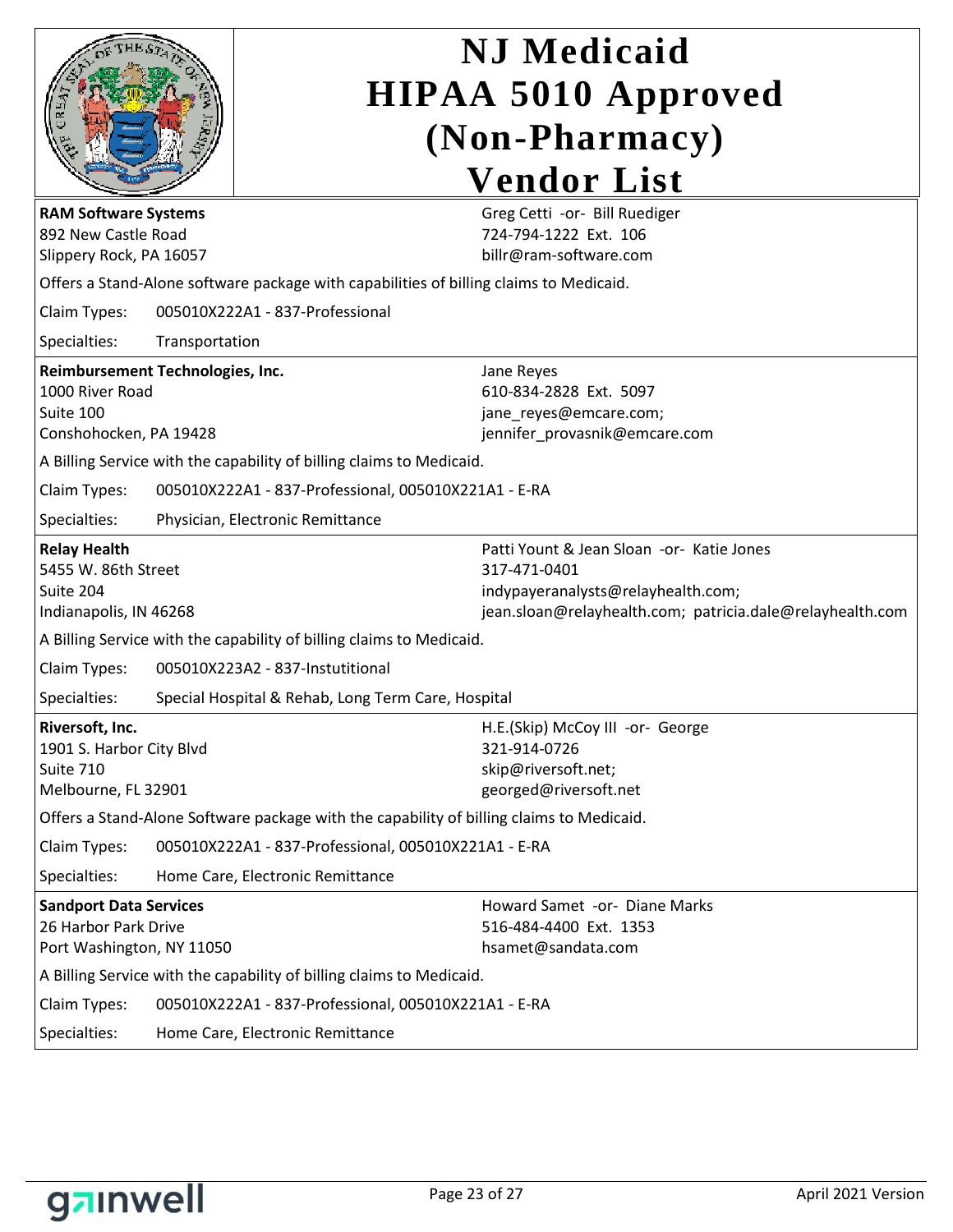|                                                                                        |                | <b>NJ</b> Medicaid                                                                                                                        |  |  |  |
|----------------------------------------------------------------------------------------|----------------|-------------------------------------------------------------------------------------------------------------------------------------------|--|--|--|
|                                                                                        |                | <b>HIPAA 5010 Approved</b>                                                                                                                |  |  |  |
|                                                                                        |                | (Non-Pharmacy)                                                                                                                            |  |  |  |
|                                                                                        |                | <b>Vendor List</b>                                                                                                                        |  |  |  |
| <b>SOS Corporation</b><br>4709 Crossroads Pk Drive<br>Suite 101<br>Liverpool, NY 13088 |                | Customer Support -or- Casey Brouse<br>315-457-9988<br>caseybrouse@sosc.com                                                                |  |  |  |
|                                                                                        |                | Offers a Stand-Alone Software package with the capability of billing claims to Medicaid.                                                  |  |  |  |
| Claim Types:                                                                           |                | 005010X223A2 - 837-Institutional                                                                                                          |  |  |  |
| Specialties:                                                                           | Long Term Care |                                                                                                                                           |  |  |  |
| <b>SSI Group</b><br>4721 Morrison Drive<br>Suite 100<br>Mobile, AL 36609               |                | Joan Kossow -or- Michelle Winston<br>800-880-3032 Ext. 1218<br>michelle.winston@ssigroup.com                                              |  |  |  |
|                                                                                        |                | A Billing Service with the capability of billing claims to Medicaid.                                                                      |  |  |  |
| Claim Types:                                                                           |                | 005010X222A1 - 837-Professional, 005010X223A2 - 837-Institutional                                                                         |  |  |  |
| Specialties:                                                                           |                | Hospital, Residential Treatment Center, Rehab                                                                                             |  |  |  |
| <b>SSIMED Corporation</b><br>835 Bloomfield Ave<br>Windsor, CT 06095                   |                | Tony Odom -or- Roberto Arce<br>860-925-6346<br>todom@originhs.com; rarce@originhs.com;<br>smcguinness@originhs.com; jcochran@originhs.com |  |  |  |
|                                                                                        |                | A Billing Service with the capability of billing claims to Medicaid.                                                                      |  |  |  |
| Claim Types:                                                                           |                | 005010X222A1 - 837-Professional, 005010X221A1 - E-RA                                                                                      |  |  |  |
|                                                                                        |                | Specialties: Physician, Podiatry, Electronic Remittance                                                                                   |  |  |  |
| <b>STI Computer Services, Inc.</b><br>2700 Van Buren Avenue<br>Eagleville, PA 19403    |                | Dawn Gaskill -or- Lynn Dougan<br>800-487-9135<br>swsupport@sticomputer.com; sticomputer.com                                               |  |  |  |
| Medicaid, and other Third Party Insurors.                                              |                | Offers a comprehensive Medical Office Management Stand-Alone package with capabilities of billing claims to Medicare,                     |  |  |  |
| Claim Types:                                                                           |                | 005010X222A1 - 837-Professional                                                                                                           |  |  |  |
| Specialties:                                                                           | Optometry      | Physician, Independent Clinic, Chiropractor, Podiatry, Psychology, Supplies (DME), Independent Lab,                                       |  |  |  |
| <b>Team Health</b><br>2620 Ridgewood Road<br>Suite 300<br>Akron, OH 44313              |                | Norma Shallahamer -or- Joseph Dobbins<br>330-876-6060 Ext. 6335<br>norma_shallahamer@teamhealth.com;<br>joseph_dobbins@teamhealth.com     |  |  |  |
|                                                                                        |                | A Billing Service with the capability of billing claims to Medicaid.                                                                      |  |  |  |
| Claim Types:                                                                           |                | 005010X222A1 - 837-Professional, 005010X221A1 - E-RA                                                                                      |  |  |  |
| Specialties:                                                                           |                | Physician, Electronic Remittance                                                                                                          |  |  |  |

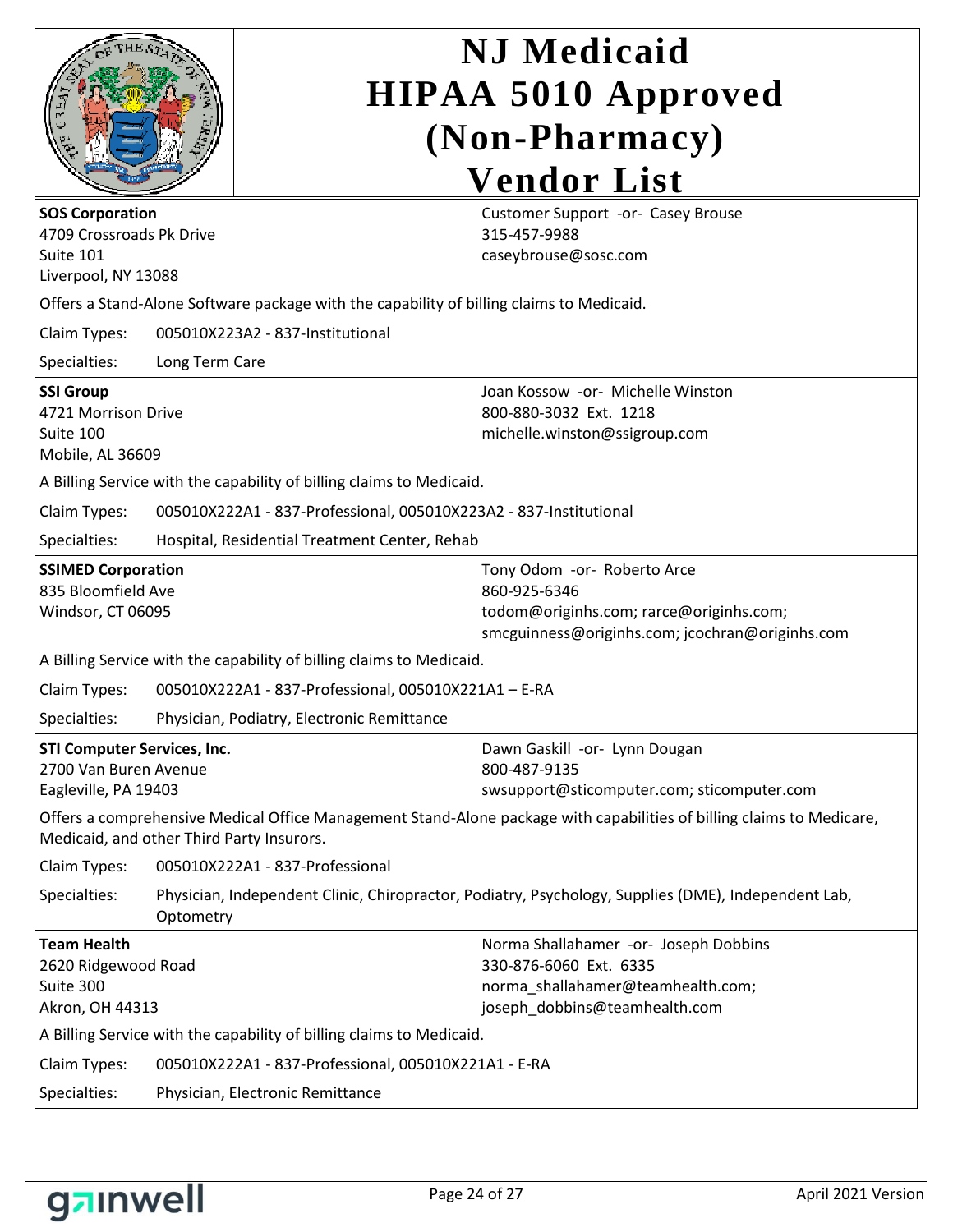|                                                                                                   |                                                                                       | <b>NJ</b> Medicaid<br><b>HIPAA 5010 Approved</b><br>(Non-Pharmacy)                                                                                               |  |  |  |                                                                                   |  |                                                                                                                                                                     |
|---------------------------------------------------------------------------------------------------|---------------------------------------------------------------------------------------|------------------------------------------------------------------------------------------------------------------------------------------------------------------|--|--|--|-----------------------------------------------------------------------------------|--|---------------------------------------------------------------------------------------------------------------------------------------------------------------------|
|                                                                                                   |                                                                                       |                                                                                                                                                                  |  |  |  |                                                                                   |  | <b>Vendor List</b>                                                                                                                                                  |
|                                                                                                   |                                                                                       |                                                                                                                                                                  |  |  |  | <b>TESIA PCI Clearinghouse</b><br>2115 E Southport Road<br>Indianapolis, IN 46227 |  | Eric Kirnbauer - or- Brian Smith<br>800-724-7240 Ext. 4743<br>medicaidnj@tesiasupport.com; bsmith@tesia.com;<br>ekirnbauer@tesia.com; registration@tesiasupport.com |
|                                                                                                   |                                                                                       | A Billing Service with the capability of billing claims to Medicaid.                                                                                             |  |  |  |                                                                                   |  |                                                                                                                                                                     |
| Claim Types:                                                                                      |                                                                                       | 005010X224A2 - 837-Dental                                                                                                                                        |  |  |  |                                                                                   |  |                                                                                                                                                                     |
| Specialties:                                                                                      | Dental                                                                                |                                                                                                                                                                  |  |  |  |                                                                                   |  |                                                                                                                                                                     |
| The Consult/ECP<br>415 Greenwell Ave<br>Cincinnati, OH 45238                                      |                                                                                       | Eric Schlesinger -or- Denise Humbert<br>513-557-3220<br>erics@4ecp.com; payerinfo@4ecp.com;<br>krinear@tcibilling.com; dhumbert@4ecp.com;<br>enrollment@4ecp.com |  |  |  |                                                                                   |  |                                                                                                                                                                     |
|                                                                                                   |                                                                                       | A Billing Service with the capability of billing claims to Medicaid.                                                                                             |  |  |  |                                                                                   |  |                                                                                                                                                                     |
| Claim Types:                                                                                      |                                                                                       | 005010X222A1 - 837-Professional, 005010X221A1 - E-RA                                                                                                             |  |  |  |                                                                                   |  |                                                                                                                                                                     |
| Specialties:                                                                                      |                                                                                       | Physician, Electronic Remittance                                                                                                                                 |  |  |  |                                                                                   |  |                                                                                                                                                                     |
| <b>Therap Services, LLC</b><br>562 Watertown Ave                                                  |                                                                                       | James Kelly - or - Asif Ali<br>203-568-1361 - or - 203-704-0079<br>james.kelly@therapservices.net;asif.ali@therapservices.net                                    |  |  |  |                                                                                   |  |                                                                                                                                                                     |
|                                                                                                   |                                                                                       | A Billing Service with the capability of billing claims to Medicaid.                                                                                             |  |  |  |                                                                                   |  |                                                                                                                                                                     |
| Claim Types:                                                                                      |                                                                                       | 005010X222A1 - 837-Professional, 005010X221A1 - E-RA                                                                                                             |  |  |  |                                                                                   |  |                                                                                                                                                                     |
| Specialties:                                                                                      |                                                                                       | Independent Clinic, Electronic Remittance                                                                                                                        |  |  |  |                                                                                   |  |                                                                                                                                                                     |
| <b>Universal Business Automation</b><br>170 Change Bridge Road<br>Unit D-3<br>Montville, NJ 07045 |                                                                                       | John Liu<br>973-575-3568<br>john@ubasoftware.com                                                                                                                 |  |  |  |                                                                                   |  |                                                                                                                                                                     |
|                                                                                                   | Offers a Stand-Alone Software Package with the capability to bill claims to Medicaid. |                                                                                                                                                                  |  |  |  |                                                                                   |  |                                                                                                                                                                     |
| Claim Types:                                                                                      |                                                                                       | 005010X222A1 - 837-Professional                                                                                                                                  |  |  |  |                                                                                   |  |                                                                                                                                                                     |
| Specialties:                                                                                      | Transportation                                                                        |                                                                                                                                                                  |  |  |  |                                                                                   |  |                                                                                                                                                                     |
| Vericle, Inc.<br>2 Hudson Street<br>Marlboro, NJ 07746                                            |                                                                                       | Erez Lirov -or- Bob Cunius<br>201-377-1045<br>support@vericle.com; erez@vericle.com                                                                              |  |  |  |                                                                                   |  |                                                                                                                                                                     |
|                                                                                                   |                                                                                       | A Billing Service with the capability of billing claims to Medicaid.                                                                                             |  |  |  |                                                                                   |  |                                                                                                                                                                     |
| Claim Types:                                                                                      |                                                                                       | 005010X222A1 - 837-Professional, 005010X221A1 - E-RA                                                                                                             |  |  |  |                                                                                   |  |                                                                                                                                                                     |
| Specialties:                                                                                      |                                                                                       | Physician, Podiatry, Optometry, Psychology, Chiropractic, Electronic Remittance                                                                                  |  |  |  |                                                                                   |  |                                                                                                                                                                     |

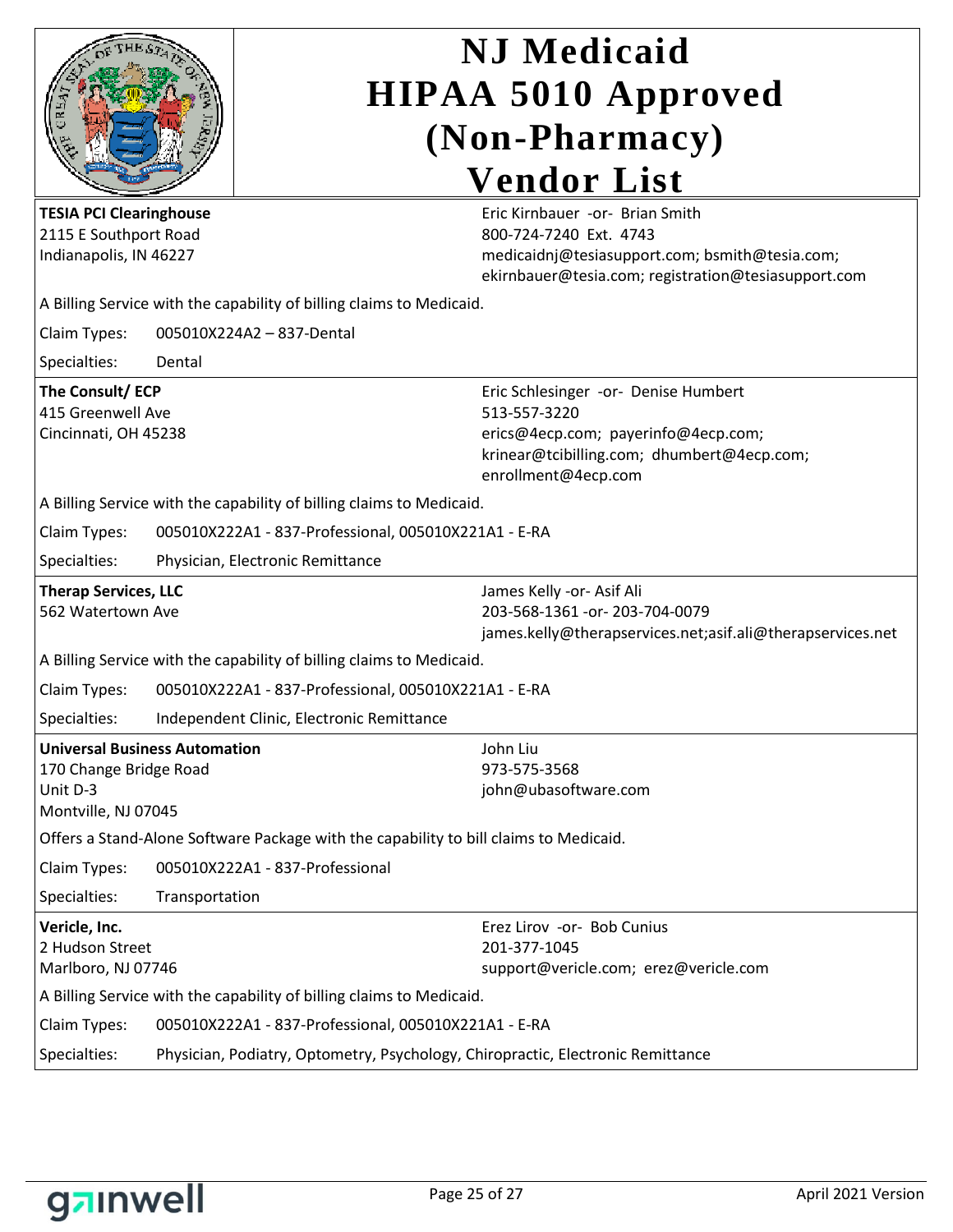| <b>Viatrack Systems</b><br>2840 Hill Creek Drive<br>Augusta, GA 30907                                                      |                              | <b>NJ</b> Medicaid<br><b>HIPAA 5010 Approved</b><br>(Non-Pharmacy)<br><b>Vendor List</b><br>Ricky Link -or- David Baker<br>706-396-3409<br>issues@viatrack.com; dbaker@viatrack.com<br>A Billing Service with the capability of billing claims to Medicaid.          |
|----------------------------------------------------------------------------------------------------------------------------|------------------------------|----------------------------------------------------------------------------------------------------------------------------------------------------------------------------------------------------------------------------------------------------------------------|
| Claim Types:<br>Specialties:                                                                                               |                              | 005010X222A1 - 837-Professional, 005010X223A2 - 837-Institutional, 005010X221A1 - E-RA<br>Physician, Optometry, Electronic Remittance                                                                                                                                |
| W.F.S. Services, Inc.<br>1 Harmon Meadow Blvd.<br><b>First Floor</b><br>Secaucus, NJ 07094<br>Claim Types:<br>Specialties: |                              | Jorge Brown -or- Kathy N.<br>201-223-2977<br>jbrown@wfs-services.com;<br>knotar@wfs-services.com<br>A Billing Service with the capability of billing claims to Medicaid.<br>005010X222A1 - 837-Professional, 005010X221A1 - E-RA<br>Physician, Electronic Remittance |
| <b>Woodlyn Associates</b>                                                                                                  |                              | Arthur Krauss -or- Paula Krauss                                                                                                                                                                                                                                      |
| 340 E. Maple Ave<br>Suite 301<br>Langhorne, PA 19047                                                                       |                              | 215-322-5600 Ext. 205<br>arthurk@woodlyn.com;<br>paulak@woodlyn.com                                                                                                                                                                                                  |
|                                                                                                                            |                              | A Billing Service with capabilities of billing claims to Medicare, Medicaid and some Third Party Insurors.                                                                                                                                                           |
| Claim Types:                                                                                                               |                              | 005010X222A1 - 837-Professional, 005010X223A2 - 837-Institutional, 005010X221A1 - E-RA                                                                                                                                                                               |
| Specialties:                                                                                                               |                              | Assisted Living, Independent Clinic, Medical Day Care, Long Term Care, Electronic Remittance                                                                                                                                                                         |
| Zirmed, Inc.<br>888 West Market Street<br>Suite 400<br>Louisville, KY 40202                                                |                              | Production -or- Karen Smith<br>877-494-7633 Ext. 5596<br>production@zirmed.com; karen.smith@zirmed.com;<br>enrollment@zirmed.com                                                                                                                                     |
|                                                                                                                            |                              | A Billing Service with the capability of billing claims to Medicaid.                                                                                                                                                                                                 |
| Claim Types:                                                                                                               |                              | 005010X223A2 - 837-Institutional, 005010X222A1 - 837-Professional, 005010X221A1 - E-RA                                                                                                                                                                               |
| Specialties:                                                                                                               | <b>Electronic Remittance</b> | Physician, Supplies (DME), Freestanding ESRD, Chiropractic, Independent Lab, Home Care, Hospice,                                                                                                                                                                     |
| Zoll<br>11802 Ridge Parkway<br>Suite 400<br>Broomfield, CO 80021                                                           |                              | Stacey Bickford -or- Tara Delone<br>303-801-1068<br>col-providerrealtions@zoll.com;<br>tdelone@zoll.com                                                                                                                                                              |
|                                                                                                                            |                              | Offers a Stand-Alone Software Package with the capability to bill claims to Medicaid.                                                                                                                                                                                |
| Claim Types:<br>005010X222A1 - 837-Professional, 005010X221A1 - E-RA                                                       |                              |                                                                                                                                                                                                                                                                      |
| Specialties:                                                                                                               |                              | Transportation, Electronic Remittance                                                                                                                                                                                                                                |